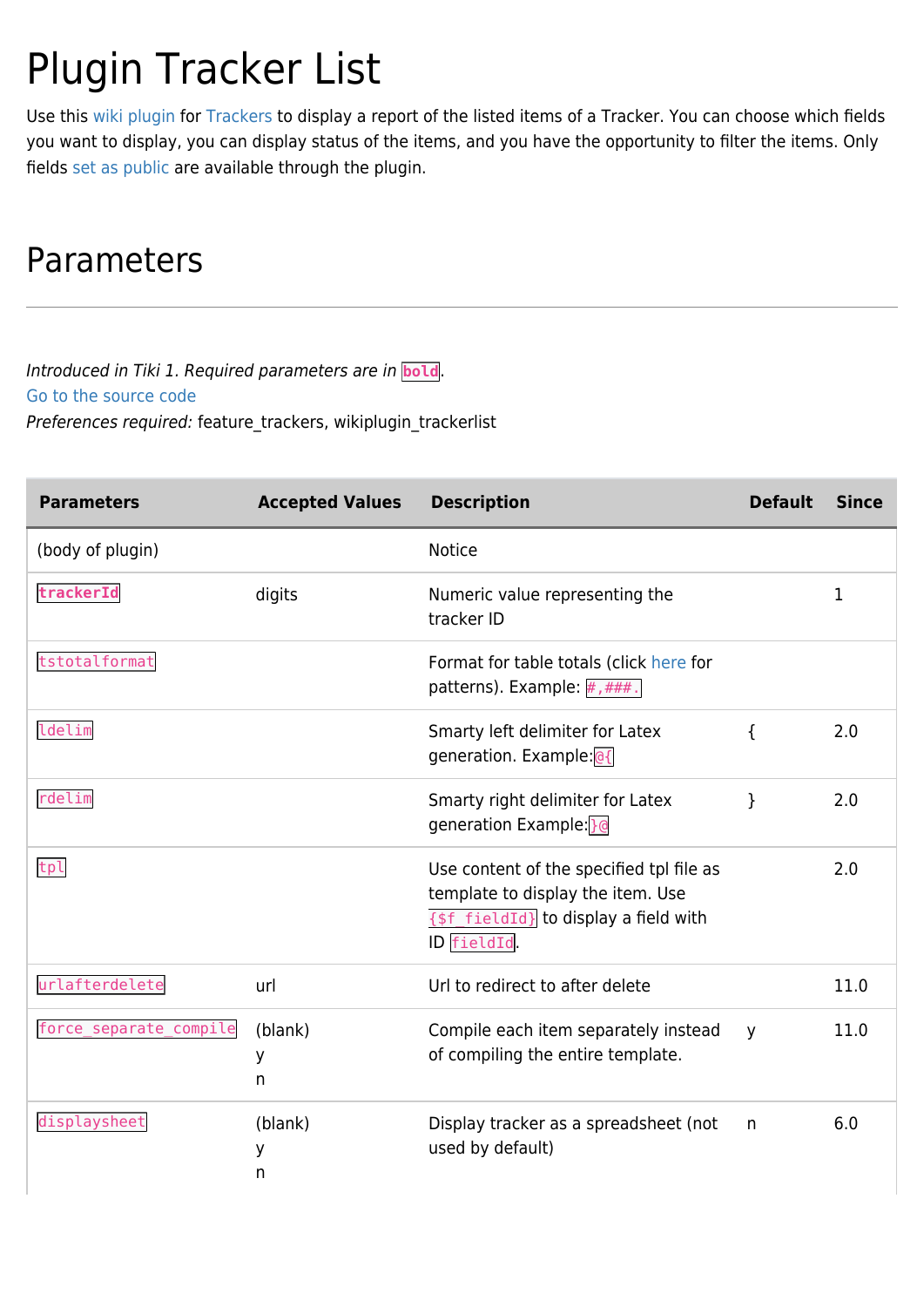| list_mode     | (blank)<br>У<br>n<br>CSV | Set output format. Yes (y) displays<br>tracker list view with truncated values<br>(default); No (n) displays in tracker<br>item view; Comma Separated Values<br>(csv) outputs without any HTML<br>formatting.                                                                                             | y  | 3.0  |
|---------------|--------------------------|-----------------------------------------------------------------------------------------------------------------------------------------------------------------------------------------------------------------------------------------------------------------------------------------------------------|----|------|
| popup         | digits<br>separator: :   | Colon-separated list of fields which will<br>display in a tooltip on mouse over.<br>Example: $6:7$ . Setting this parameter<br>implies $\sqrt{y}$ value for sort param.                                                                                                                                   |    | 2.0  |
| sort          | (blank)<br>у<br>n        | Display columns in the order listed in<br>the fields parameter instead of by<br>field ID (field ID order is used by<br>default                                                                                                                                                                            | n. | 2.0  |
| sortchoice    | text<br>separator: :     | Add a dropdown of sorting choices.<br>Separate each choice with a $\left  \cdot \right $ . For<br>each choice, use the format<br>value label. See sort_mode for value<br>choices. Example with two sorting<br>choices:<br>sortchoice="created desc Newest<br>first:lastModif_desc Last<br>modified first" |    | 5.0  |
| stickypopup   | (blank)<br>У<br>n.       | Choose whether the popup tooltip will<br>stay displayed on mouse out (does not<br>stay open by default)                                                                                                                                                                                                   |    | 2.0  |
| export        | (blank)<br>У<br>n        | Show an export button (not shown by<br>default)                                                                                                                                                                                                                                                           | n  | 3.0  |
| force_compile | (blank)<br>У<br>n        | Force Smarty to recompile the<br>templates for each tracker item when<br>using a wiki page as a template.<br>Default=n (best performance)                                                                                                                                                                 | n  | 6.0  |
| editableall   | (blank)<br>у<br>n        | Allow all displayed fields to be<br>editable                                                                                                                                                                                                                                                              | y  | 11.0 |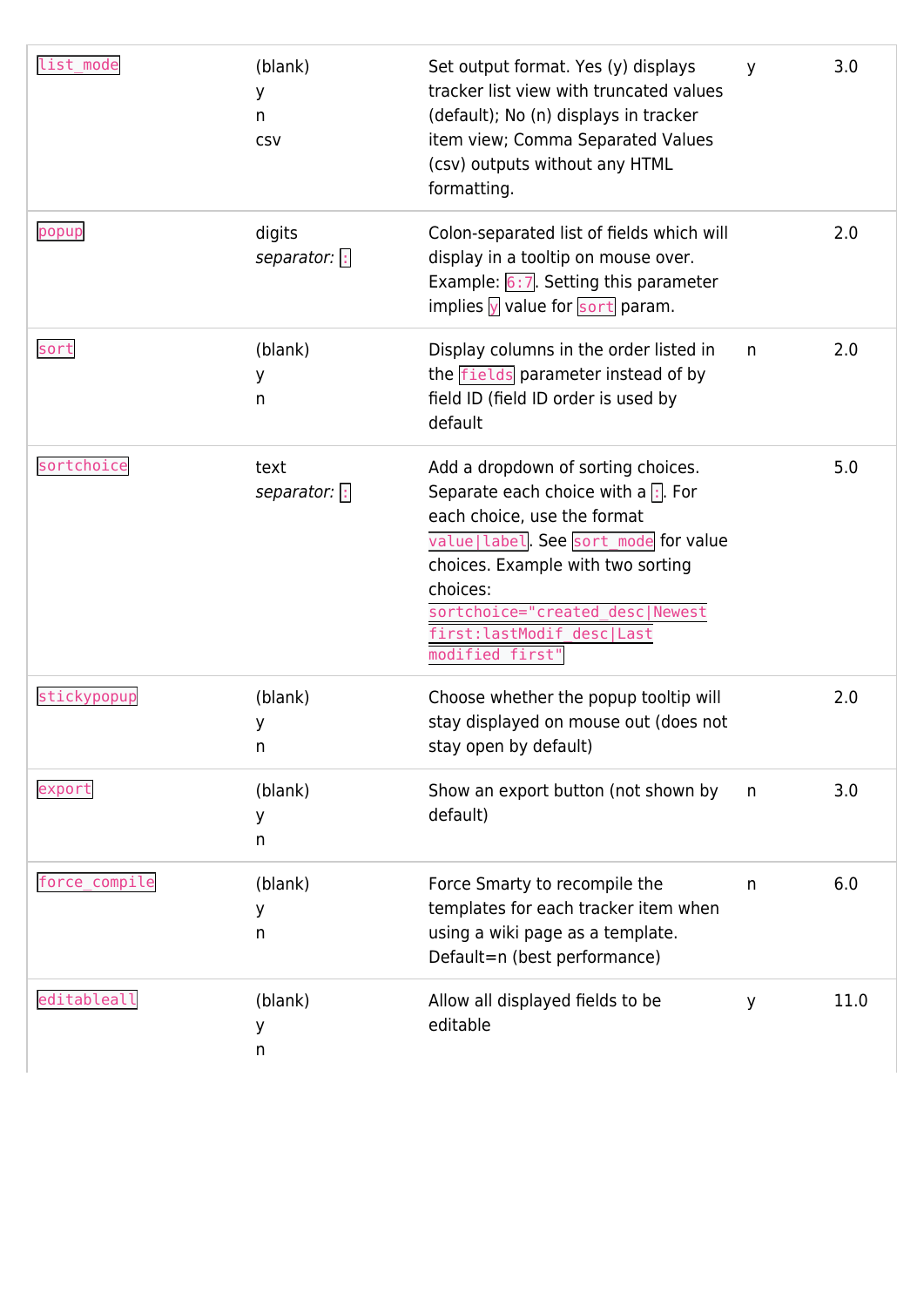| sort mode | created asc,<br>created desc,<br>lastModif asc,<br>lastModif desc,<br>f fieldId asc,<br>f filedId desc<br>(replacing fieldId<br>with the field ID<br>number, e.g.<br>$f_3_$ asc) | Sort rows in ascending (asc) or<br>descending (_desc) order based on<br>field ID, date created or date last<br>modified                                                                                                                                                                   | 1               |
|-----------|----------------------------------------------------------------------------------------------------------------------------------------------------------------------------------|-------------------------------------------------------------------------------------------------------------------------------------------------------------------------------------------------------------------------------------------------------------------------------------------|-----------------|
| tplwiki   | pagename                                                                                                                                                                         | Use content of the wiki page as<br>template to display the item but with<br>as little parsing on the content as with<br>a tpl on disk. The page should have<br>the permission<br>tiki p_use_as_template set, and<br>should only be editable by trusted<br>users such as other site admins | $6.5 \&$<br>7.1 |
| wiki      | pagename                                                                                                                                                                         | Use content of the wiki page as<br>template to display the item. The<br>page should have the permission<br>tiki_p_use_as_template set, and<br>should only be editable by trusted<br>users such as other site admins                                                                       | 2.0             |
| compute   | fieldId/operator,<br>separated by  :                                                                                                                                             | Sum or average all the values of a<br>field and displays it at the bottom of<br>the table. fieldId/sum: fieldId/avg                                                                                                                                                                       | 3.0             |
| fields    | digits<br>separator: $\boxed{\cdot}$                                                                                                                                             | Colon-separated list of field IDs for the<br>fields to be displayed. Example:<br>$2:4:5$ . The field order specified here<br>determines the column order if the<br>sort parameter is set to $\overline{y}$ .                                                                              | 1               |
| editable  | digits<br>separator: :                                                                                                                                                           | Colon-separated list of fields for which<br>inline editing will be enabled.                                                                                                                                                                                                               | 11.0            |

Additional information when using tablesorter and the **Server** parameter (Server Side Processing) is set to y:

- Filtering and sorting on some field types (e.g., items list), may behave unexpectedly
- For best results the date filter should only be applied to date field types
- To filter the category field type, the exact category name or id needs to be entered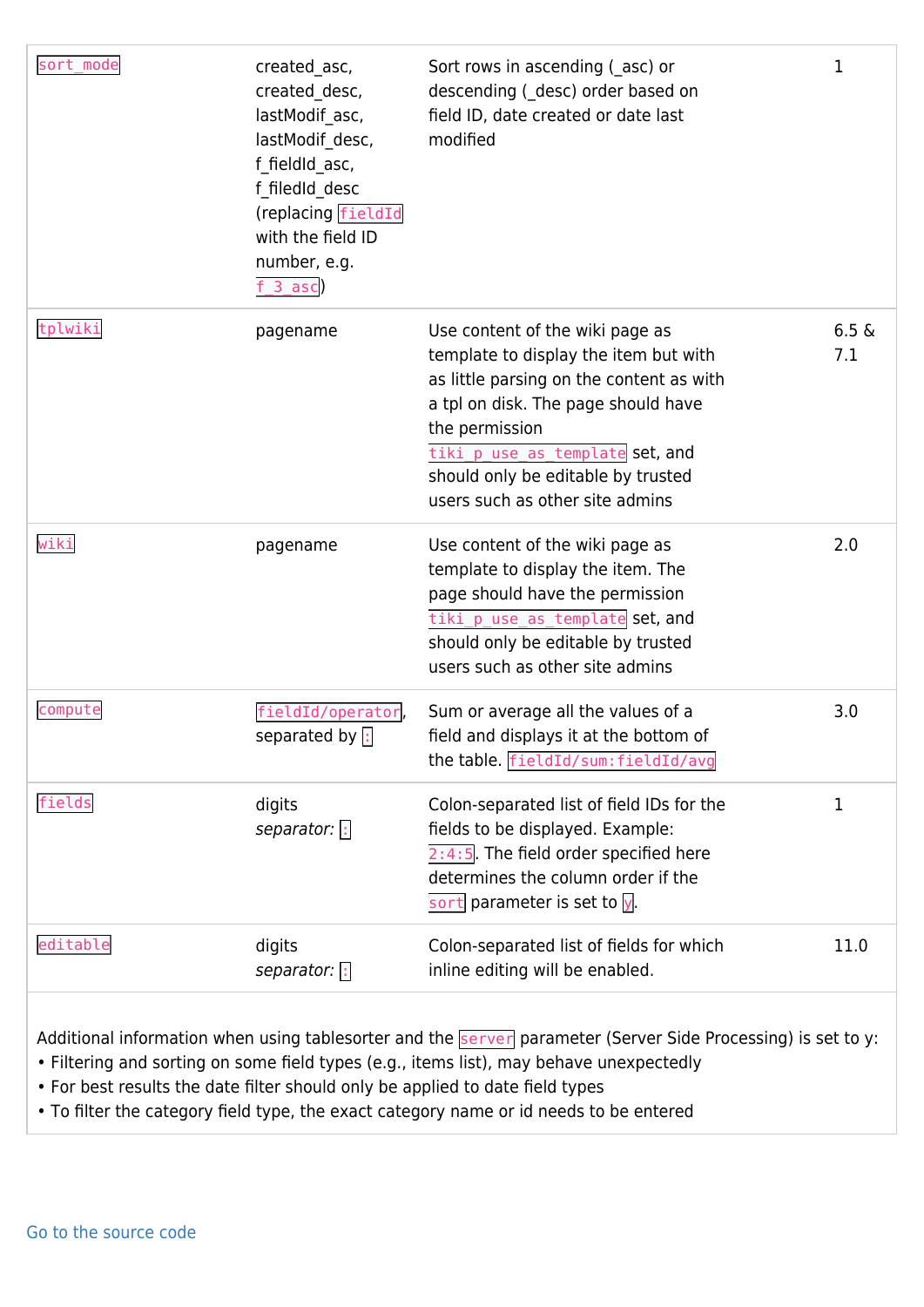| <b>Parameters</b> | <b>Accepted</b><br><b>Values</b>                       | <b>Description</b>                                                                                                                                                                                                                                                                                                                                                                                       | <b>Default</b> | <b>Since</b>                 |
|-------------------|--------------------------------------------------------|----------------------------------------------------------------------------------------------------------------------------------------------------------------------------------------------------------------------------------------------------------------------------------------------------------------------------------------------------------------------------------------------------------|----------------|------------------------------|
| view_user         |                                                        | Will display the items of the specified user                                                                                                                                                                                                                                                                                                                                                             |                | 2.0                          |
| max               | int                                                    | Maximum number of items to display or -1 for all<br>items. Defaults to max records preference, if set.<br>Pagination will not show if all items are shown by<br>setting to -1.                                                                                                                                                                                                                           |                | 1                            |
| offset            | int                                                    | Offset of first item. Default is no offset.                                                                                                                                                                                                                                                                                                                                                              | 0              | 6.0                          |
| periodQuantity    | int                                                    | Numeric value to display only last tracker items<br>created within a user defined time-frame. Used in<br>conjunction with the next parameter "Period unit",<br>this parameter indicates how many of those units<br>are to be considered to define the time frame. Use<br>in conjunction with $max=-1$ <sup>n</sup> to list all items (by<br>default $\overline{\text{max}}$ is set to $\overline{10}$ ). |                | 6.5, <i>7.4</i><br>& 8.0     |
| forceoffset       | (blank)<br>У<br>n                                      | Fix offset to that specified. This will disallow<br>pagination.                                                                                                                                                                                                                                                                                                                                          | n              | 8.0                          |
| periodType        | (blank)<br>C<br>m                                      | Time period after creation or after modification                                                                                                                                                                                                                                                                                                                                                         |                | 6.7, 7.4,<br>$8.4 \&$<br>9.0 |
| periodUnit        | (blank)<br>hour<br>day<br>week<br>month                | Time unit used with "Period quantity"                                                                                                                                                                                                                                                                                                                                                                    |                | 6.5, <i>7.4</i><br>& 8.0     |
| status            | (blank)<br>0<br>р<br>C<br>op<br><b>OC</b><br>pc<br>opc | Only show items matching certain status filters<br>(only items with open status shown by default)                                                                                                                                                                                                                                                                                                        | $\mathbf 0$    | 1                            |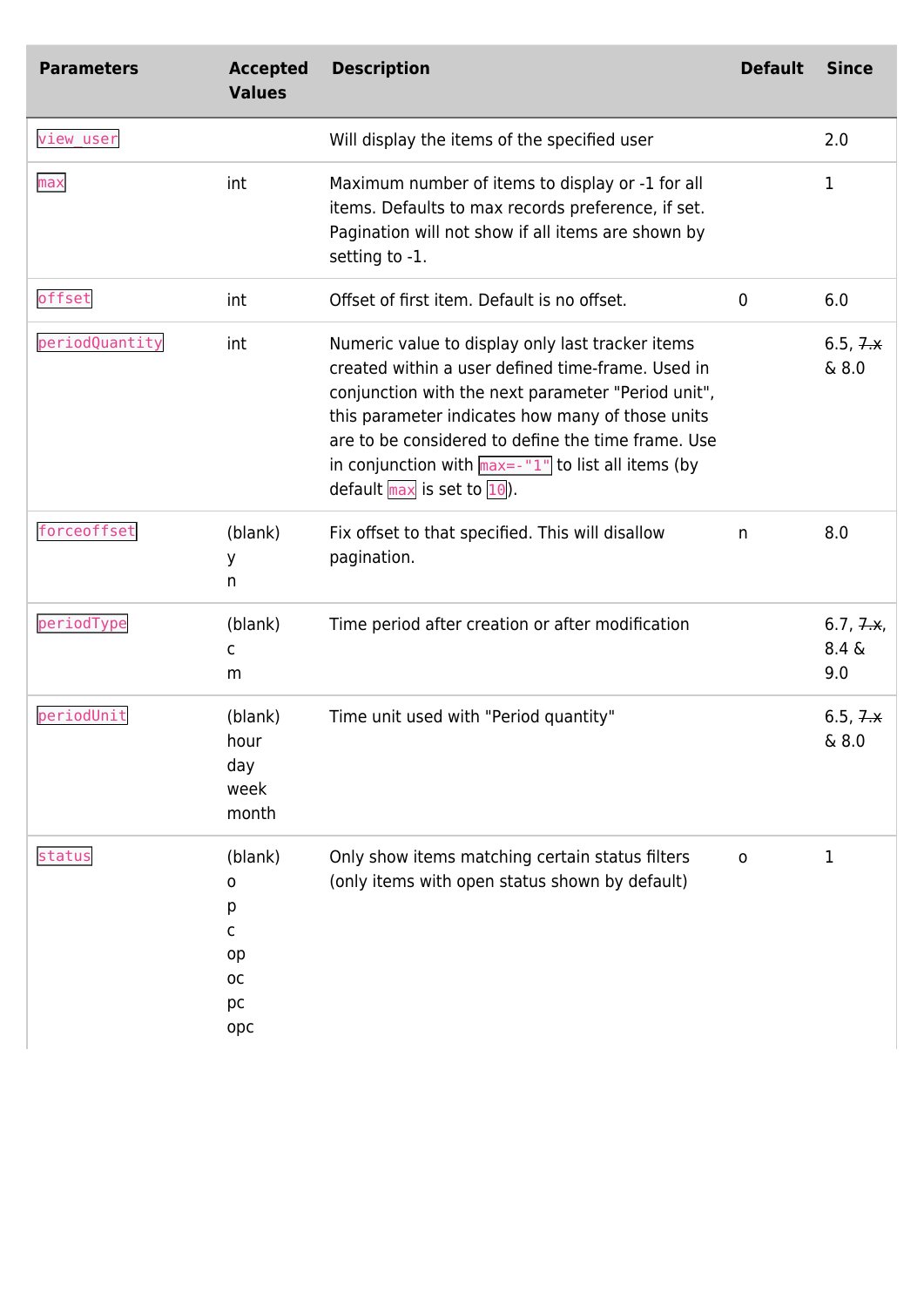| exactvalue  | any text<br>separator:<br>$\mathbb{C}$  | Exact value (or multiple values) that correspond to<br>filterfield.<br>Special search values to filter by:<br>$\left[\text{categories (x)}\right]$ - tracker item is in category with<br>ID x or one its descendants<br>$notcategories(x)$ - tracker item is not in<br>category with ID x or one of its descendants<br>preference(name) - match against the value of a<br>Tiki preference<br>notpreference(name) - match if value does not<br>equal a Tiki preference value<br>not (value) - match if the field does not equal<br>"value"<br>$ $ not() - match for non empty values (opposite<br>with exactvalue="")<br>or (value1, value2) - match if the field equals<br>"value1" or "value2" (can list more than 2<br>alternative values)<br>$field(x, itemid)$ - match field with ID x in item<br>with ID itemid. $\boxed{\text{field}(x)}$ can be used if the<br>itemId URL parameter is set<br>$notfield(x, itemid)$ - match if not equal to field<br>with ID x in item with ID itemid $\frac{field(x)}{g$ can be<br>used if the itemId URL parameter is set<br>The following comparisons can also be applied to<br>date fields by using date phrases that PHP<br>recognizes (see<br>http://us.php.net/manual/en/function.strtotime.php<br>):<br>less (value) - match if less than "value"<br>greater(value) - match if greater than "value"<br>lessequal (value) - match if less than or equal to<br>"value"<br>greaterequal(value) - match if greater than or<br>equal to "value" | 1 |
|-------------|-----------------------------------------|-------------------------------------------------------------------------------------------------------------------------------------------------------------------------------------------------------------------------------------------------------------------------------------------------------------------------------------------------------------------------------------------------------------------------------------------------------------------------------------------------------------------------------------------------------------------------------------------------------------------------------------------------------------------------------------------------------------------------------------------------------------------------------------------------------------------------------------------------------------------------------------------------------------------------------------------------------------------------------------------------------------------------------------------------------------------------------------------------------------------------------------------------------------------------------------------------------------------------------------------------------------------------------------------------------------------------------------------------------------------------------------------------------------------------------------------------------------------------------------------|---|
| filtervalue | any text<br>separator:<br>$\ddot{\phi}$ | Filter value (or multiple values) that correspond to<br>filterfield. For better performance, use<br>exactvalue instead.<br>Special search values to match:<br>*value - text that ends in "value"<br>$value*$ - text that begins with "value"<br>#user - the current user's login name<br>#group_default - the current user's default group.<br>To filter by empty/non-empty values, use<br>parameter exactvalue instead                                                                                                                                                                                                                                                                                                                                                                                                                                                                                                                                                                                                                                                                                                                                                                                                                                                                                                                                                                                                                                                                   | 1 |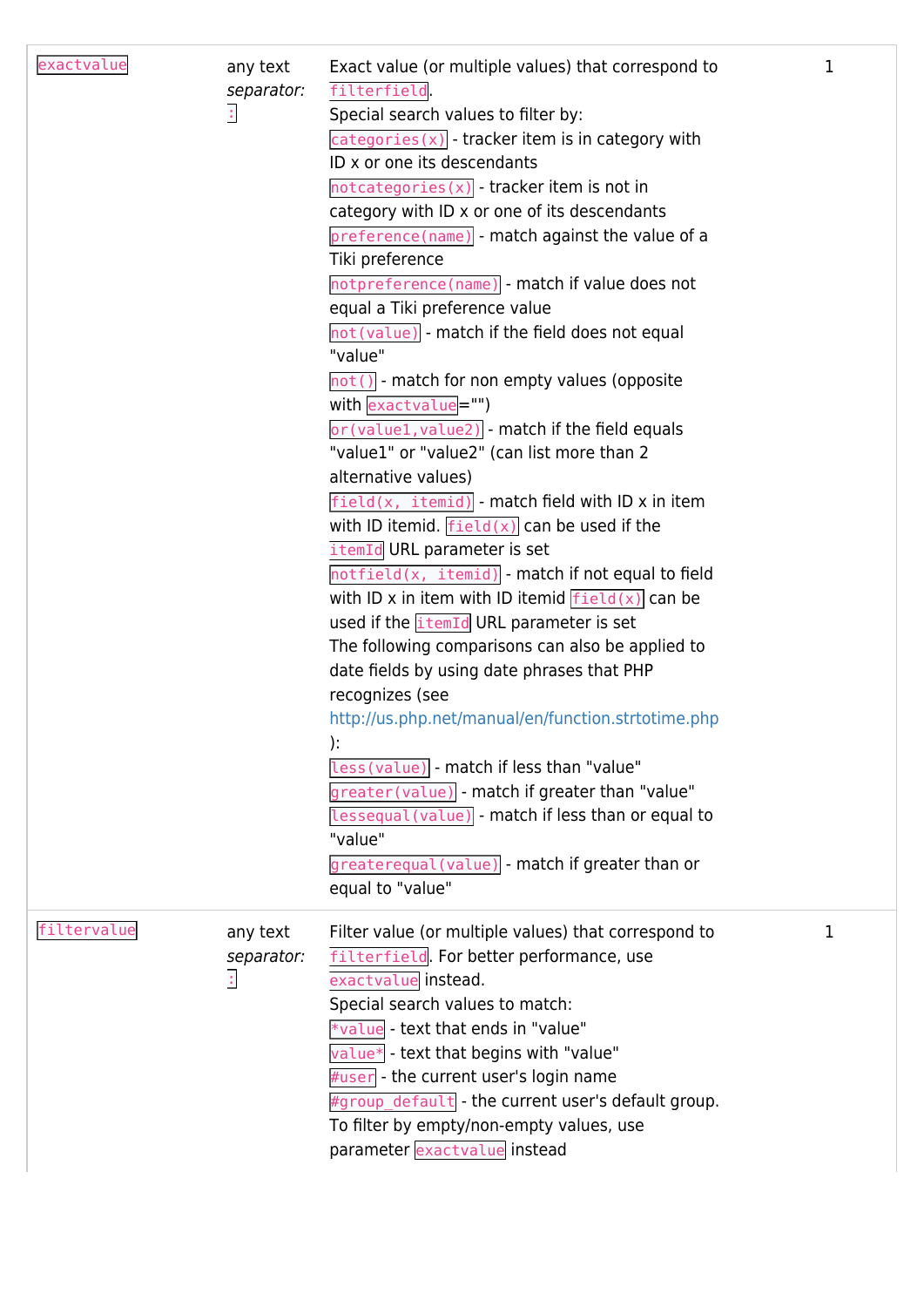| ignoreRequestItemId | (blank)<br>У<br>n                      | Ignore the itemid url parameter when filtering list<br>n<br>(not ignored by default)                                                                                      | 5.0                              |
|---------------------|----------------------------------------|---------------------------------------------------------------------------------------------------------------------------------------------------------------------------|----------------------------------|
| itemId              | digits<br>separator:<br>ţ.             | Colon-separated list of item IDs to restrict the<br>listing to                                                                                                            | 2.0,<br>multiple<br>since<br>3.0 |
| view                | (blank)<br>page<br>user<br>group<br>ip | Display only the items of the following:<br>user - the current user<br>group - the current user's groups<br>page - the current page name<br>$ip$ - the current IP address | 2.0                              |
| goIf0ne             | (blank)<br>У<br>n                      | Display the item rather than list if only one item is<br>found                                                                                                            | 1                                |
| filterfield         | digits<br>separator:<br>Î,             | Colon-separated list of fields to allow filtering on.                                                                                                                     | 1                                |

#### [Go to the source code](https://gitlab.com/tikiwiki/tiki/-/blob/master/lib/wiki-plugins/wikiplugin_trackerlist.php)

| <b>Parameters</b> | <b>Accepted</b><br><b>Values</b> | <b>Description</b>                                                                                                                                                                                                                                                                                                                                                                                                                                                                                                                                                                                                                                                                                                                                                                                                                                                                                           | <b>Default</b>        | <b>Since</b> |
|-------------------|----------------------------------|--------------------------------------------------------------------------------------------------------------------------------------------------------------------------------------------------------------------------------------------------------------------------------------------------------------------------------------------------------------------------------------------------------------------------------------------------------------------------------------------------------------------------------------------------------------------------------------------------------------------------------------------------------------------------------------------------------------------------------------------------------------------------------------------------------------------------------------------------------------------------------------------------------------|-----------------------|--------------|
| checkbox          |                                  | Adds a checkbox on each line to perform an action. Required elements are separated by $\sqrt{2}$ .<br>Those elements are:<br>FieldId - the value of this field will be posted to the action<br>PostName - the name of the post<br>Title - the title of the submit button<br>Submit - the name of the submit button<br>ActionUrl - the file that will be called upon submit<br>Tpl - optional template inserted before the submit button and returned<br>SelectType - Leave empty for multiple select, or use dropdown or radio.<br>Embed - Set to %0y%1 if the trackerlist table is embedded inside an existing form. ActionUrl<br>is ignored in this case.<br>Checked - comma-separated list of pre-checked items<br>Format:<br>checkbox="FieldId/PostName/Title/Submit/ActionUrl/Tpl/SelectType/Embed/Checked"<br>Example: checkbox="6/to/Email to selected/submit/messu-<br>compose.php//dropdown//1,2,3" |                       | 1            |
| moreurl           | url                              | More link pointing to specified URL instead of default tracker item link                                                                                                                                                                                                                                                                                                                                                                                                                                                                                                                                                                                                                                                                                                                                                                                                                                     | tiki-view tracker.php | 2.0          |
| showlastmodif     | (blank)<br>У<br>n                | Last modification date display is based on tracker settings unless overridden here                                                                                                                                                                                                                                                                                                                                                                                                                                                                                                                                                                                                                                                                                                                                                                                                                           |                       | 2.0          |
| showlastmodifby   | (blank)<br>у<br>n                | Last modified by user display is based on tracker settings unless overridden here                                                                                                                                                                                                                                                                                                                                                                                                                                                                                                                                                                                                                                                                                                                                                                                                                            |                       | 14.0         |
| more              | (blank)<br>У<br>n                | Show a 'more' button that links to the tracker item (not shown by default)                                                                                                                                                                                                                                                                                                                                                                                                                                                                                                                                                                                                                                                                                                                                                                                                                                   | n                     | 2.0          |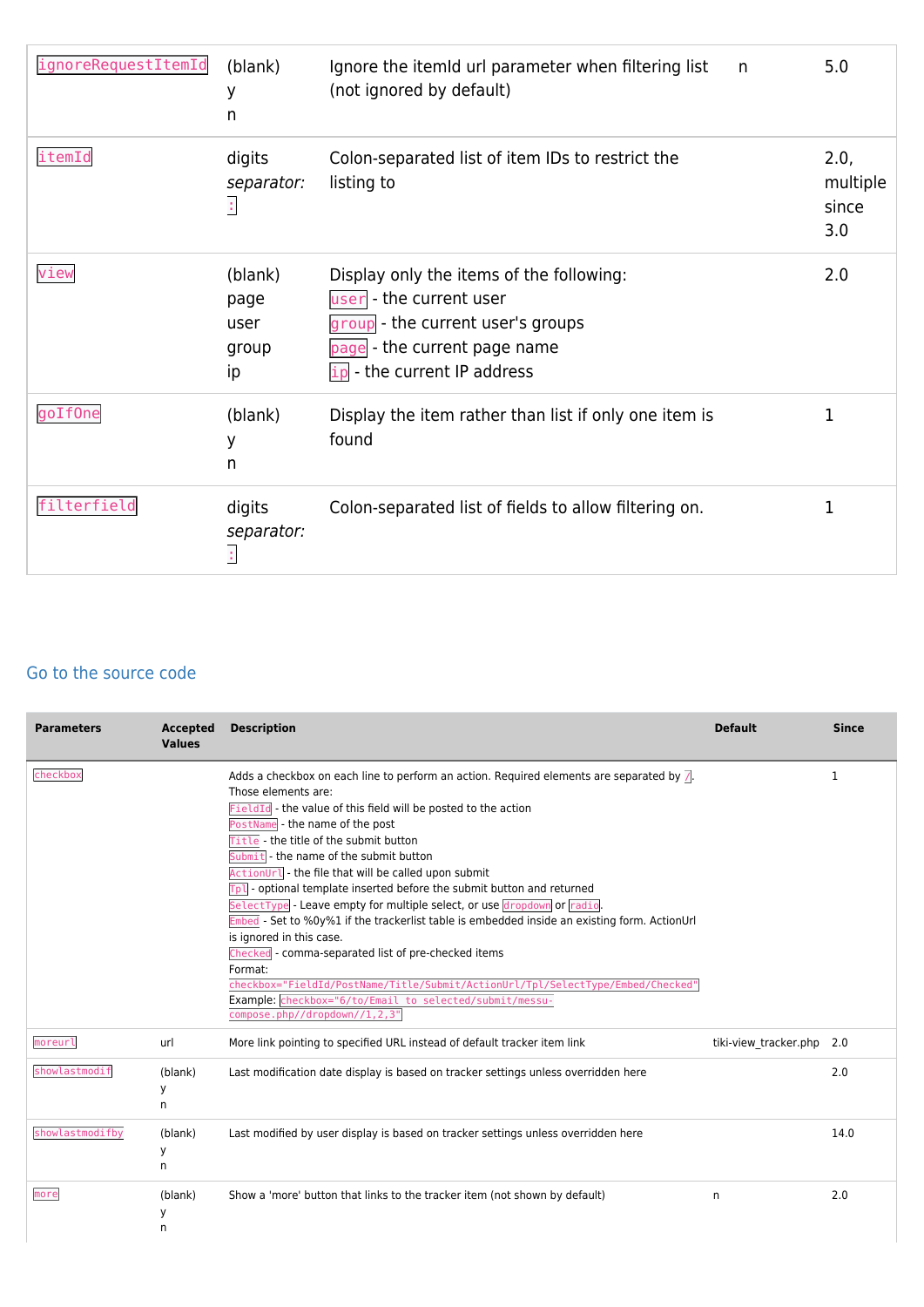| showcloseitem       | (blank)<br>у<br>n      | Show a close item option (not shown by default)                                                                                                                 | $\sf n$ | 8.0          |
|---------------------|------------------------|-----------------------------------------------------------------------------------------------------------------------------------------------------------------|---------|--------------|
| showcomments        | (blank)<br>у<br>n      | Show comments count or last comment date and user depending on tracker preferences                                                                              | y       | 16.0         |
| showcreated         | (blank)<br>у<br>n      | Creation date display is based on tracker settings unless overridden here                                                                                       |         | 2.0          |
| showdelete          | (blank)<br>у<br>n      | Show a delete icon for each item (not shown by default)                                                                                                         | n       | 4.0          |
| showdesc            | (blank)<br>у<br>n      | Show the tracker's description (not shown by default)                                                                                                           | n       | $\mathbf{1}$ |
| showrss             | (blank)<br>у<br>n      | Show an RSS feed button (not shown by default)                                                                                                                  | n       | 5.0          |
| showfieldname       | (blank)<br>у<br>n      | Use the field names as column titles (used by default)                                                                                                          | у       | $\mathbf{1}$ |
| showinitials        | (blank)<br>у<br>n      | Show an alphabetical index by first letter to assist in navigation (not shown by default)                                                                       | n       | $\mathbf{1}$ |
| shownbitems         | (blank)<br>у<br>n      | Show the number of items found (not shown by default)                                                                                                           | n       | 2.0          |
| showitemrank        | (blank)<br>у<br>n      | Show item ranks (not shown by default)                                                                                                                          | n       | 4.0          |
| showlinks           | (blank)<br>у<br>n<br>r | Show links to each tracker item (not shown by default). At least one field needs to be set as n<br>Public in order for this to work.                            |         | 1            |
| showopenitem        | (blank)<br>у<br>n      | Show an open item option (not shown by default)                                                                                                                 | n       | 8.0          |
| showpagination      | (blank)<br>у<br>n      | Determines whether pagination will be shown (shown by default)                                                                                                  | у       | 4.0          |
| showpenditem        | (blank)<br>у<br>n      | Show a pending item option (not shown by default)                                                                                                               | n       | 8.0          |
| showmap             | (blank)<br>у<br>n      | Show Map of results (not shown by default)                                                                                                                      |         | 12.0         |
| showstatus          | (blank)<br>у<br>n      | Show the status of the items (not shown by default)                                                                                                             | n       | $\mathbf{1}$ |
| showtitle           | (blank)<br>у<br>n      | Display the title of the tracker (not shown by default)                                                                                                         | n       | $\mathbf{1}$ |
| showwatch           | (blank)<br>у<br>n      | Show a watch button (not shown by default)                                                                                                                      |         | 5.0          |
| allowtableexpansion | (blank)<br>у<br>n      | Show a toggle button to allow wide tables to overflow to the right of the content area rather n<br>than be scrollable in a limited-width area (not by default). |         | 18.0         |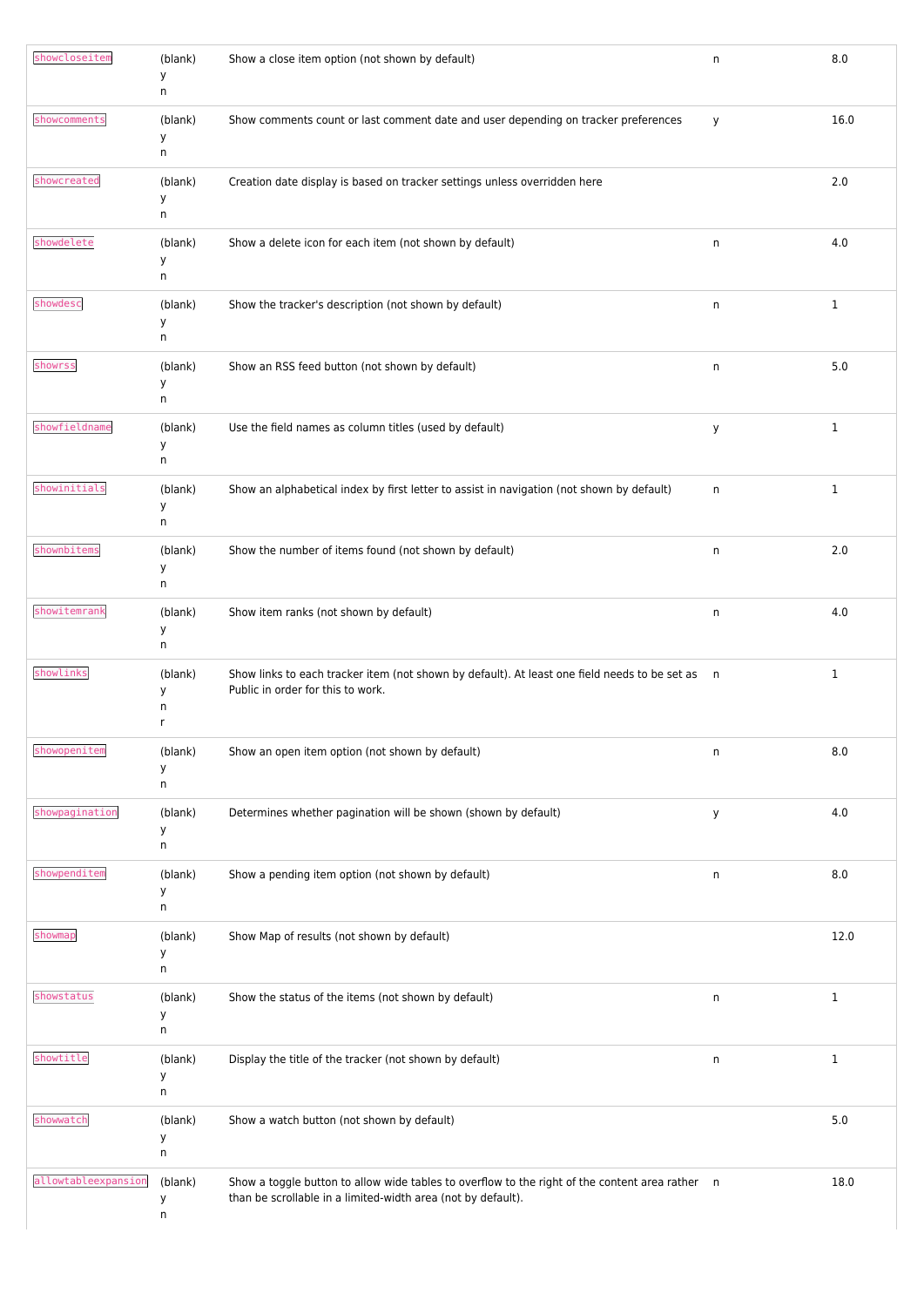| silent | (blank)<br>n | Show nothing if no items found (the table header and a 'No records found' message is<br>shown by default).                                                                                                                                                                                                                                                                                                                                                                                                                                                                                                                                                                                                                                                                                                                                       | 4.0                                                                                         |
|--------|--------------|--------------------------------------------------------------------------------------------------------------------------------------------------------------------------------------------------------------------------------------------------------------------------------------------------------------------------------------------------------------------------------------------------------------------------------------------------------------------------------------------------------------------------------------------------------------------------------------------------------------------------------------------------------------------------------------------------------------------------------------------------------------------------------------------------------------------------------------------------|---------------------------------------------------------------------------------------------|
| url    | url          | The link that will be on each main field when $showlinks="V''$ . Special values:<br>url="mypage?itemId" - will link to the item based on its item ID<br>$ur1="mypage?tr$ offset" - will link to the item based on its offset value<br>$url="setur="" - will link to the item using itemX (where X is the item ID) for when SEFURL is$<br>being used<br>$\overline{vi}$ tpl - use to show the item without admin buttons and with a back button when using a<br>template (Display > Section Format must be set to "Configured" in the tracker properties).<br>Example: url="tiki-view tracker item.php?vi tpl=wiki:PageName&itemId"<br>ei tpl - similar to $\overline{v_1}$ tpl except that admin buttons are shown for users with proper<br>permissions when "Restrict non admins to wiki page access only" is set in the tracker<br>properties. | 2.0, 3.0 for<br>itemId,<br>$11.0$ for<br>tr offset<br>$14.0$ for<br>sefurl<br>and<br>vi_tpl |

#### [Go to the source code](https://gitlab.com/tikiwiki/tiki/-/blob/master/lib/wiki-plugins/wikiplugin_trackerlist.php)

| <b>Parameters</b>  | <b>Accepted</b><br><b>Values</b>                                         | <b>Description</b>                                                                                         | <b>Default</b> | <b>Since</b> |
|--------------------|--------------------------------------------------------------------------|------------------------------------------------------------------------------------------------------------|----------------|--------------|
| calendartitle      | text                                                                     | Enter a title to display a calendar title (not<br>set by default)                                          |                | 6.0          |
| calendarbeginmonth | (blank)<br>У<br>n                                                        | Set whether calendar will begin at the<br>beginning of the month (does by default).                        | y              | 6.0          |
| calendardelta      | (blank)<br>$+$ month<br>-month<br>+bimester<br>-bimester                 | Set the calendar delta that will be shown (not<br>set by default)                                          |                | 6.0          |
| calendarpopup      | (blank)<br>У<br>n.                                                       | Calendar items will popup, overrides the<br>stickypopup parameter if turned off (default<br>is to pop up). | y              | 6.0          |
| calendarviewmode   | (blank)<br>month<br>bimester<br>trimester<br>quarter<br>semester<br>year | Calendar view type time span (default is<br>month)                                                         | month          | 6.0          |
| calendarviewnavbar | (blank)<br>У<br>n.<br>partial                                            | Show calendar navigation bar (shown by<br>default).                                                        | y              | 6.0          |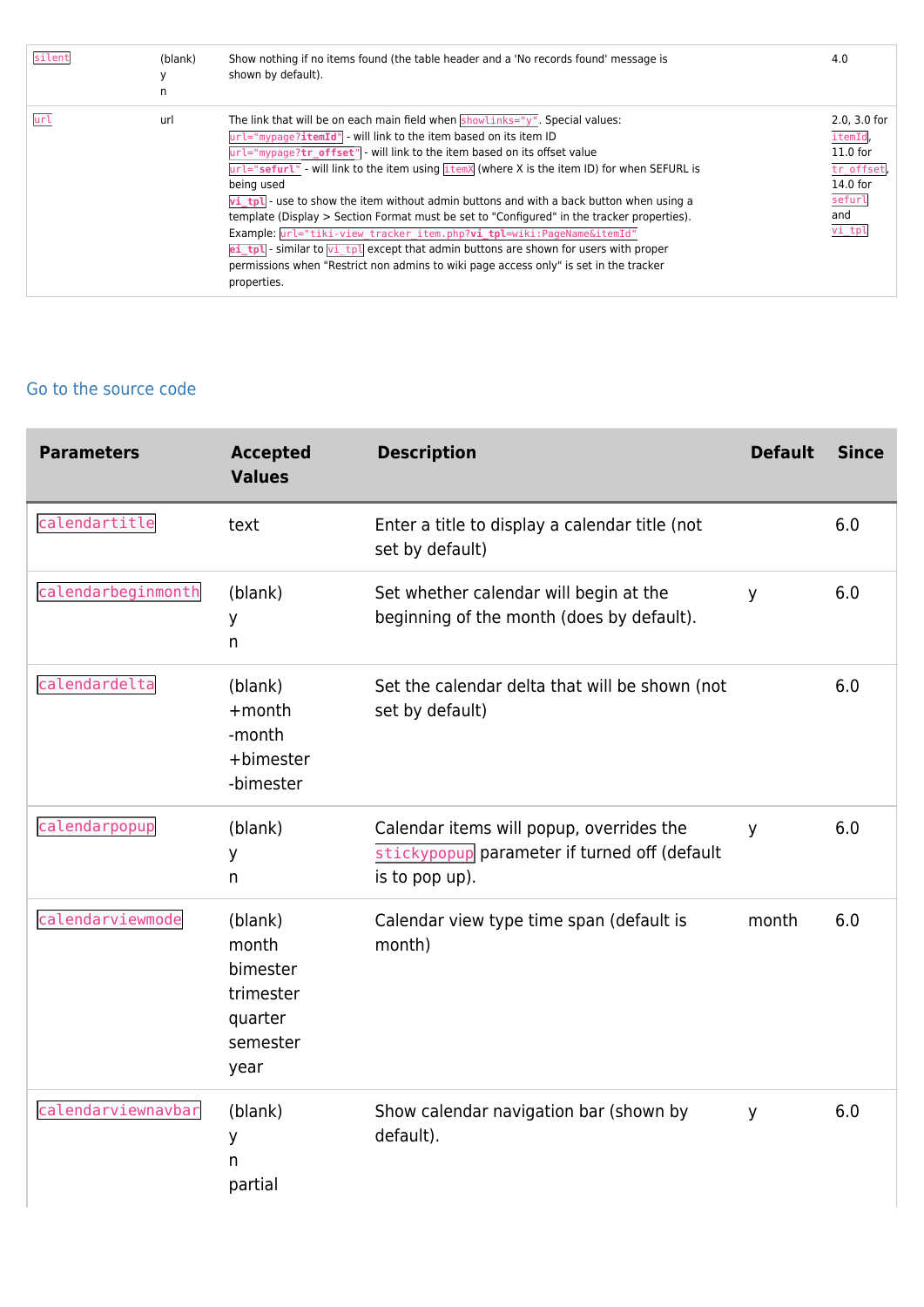| calendarstickypopup | (blank)<br>n                | Calendar item popups will stay open if set to<br>y (Yes). Not sticky by default                                                             | n, | 6.0 |
|---------------------|-----------------------------|---------------------------------------------------------------------------------------------------------------------------------------------|----|-----|
| calendarfielddate   | digits<br>separator: $\Box$ | Used to display items in a calendar view. One<br>fieldld if one date, or 2 fieldlds separated<br>with $\left  \cdot \right $ for start: end |    | 6.0 |

These parameters allow the user to filter, sort or paginate the results of the trackerlist query. To pre-filter or sort results before the user sees them, use the parameters in the general and filtering tabs. In order to use tablesorter,

- 1. Javascript must be enabled
	- Enabled by default at **Admin > Features > Programmer (tab)**
- 2. jQuery Sortable Tables must be activated
	- Enable at **Admin > Features > Interface (tab)**
- 3. For the server parameter to work for a plugin, ajax must be enabled
	- Enable at **Admin > Features > Interface (tab)**

#### [Go to the source code](https://gitlab.com/tikiwiki/tiki/-/blob/master/lib/wiki-plugins/wikiplugin_trackerlist.php)

| <b>Parameters</b> | <b>Accepted</b><br><b>Values</b>                 | <b>Description</b>                                                                                                                                                                                                                                                                                                                                                                                                                                              | <b>Default</b> | Since |
|-------------------|--------------------------------------------------|-----------------------------------------------------------------------------------------------------------------------------------------------------------------------------------------------------------------------------------------------------------------------------------------------------------------------------------------------------------------------------------------------------------------------------------------------------------------|----------------|-------|
| sortable          | any string<br>except for<br>HTML and<br>PHP tags | Serves as the overall switch for turning jQuery Tablesorter on (also for filtering) as well as n<br>overall sort settings. Enter $\sqrt{ }$ to allow sorting and $\sqrt{n}$ to disallow (n is the default). Enter<br>type: save to allow sorts to be saved between page refreshes. Enter<br>type: reset; text: ***** to allow sorting and show an unsort button with custom text.<br>Enter type: savereset; text: buttontext to allow the same for saved sorts. |                | 12.0  |
| server            | any string<br>except for<br>HTML and<br>PHP tags | Enter $\sqrt{ }$ to have the server do the sorting and filtering through Ajax and $\sqrt{n}$ to have the<br>browser do it (n is the default). Set to $\sqrt{ }$ (and also set the Paginate parameter<br>(tspaginate)) if you do not want all rows fetched at once, but rather fetch rows as you<br>paginate, filter or sort.                                                                                                                                    | n              | 12.0  |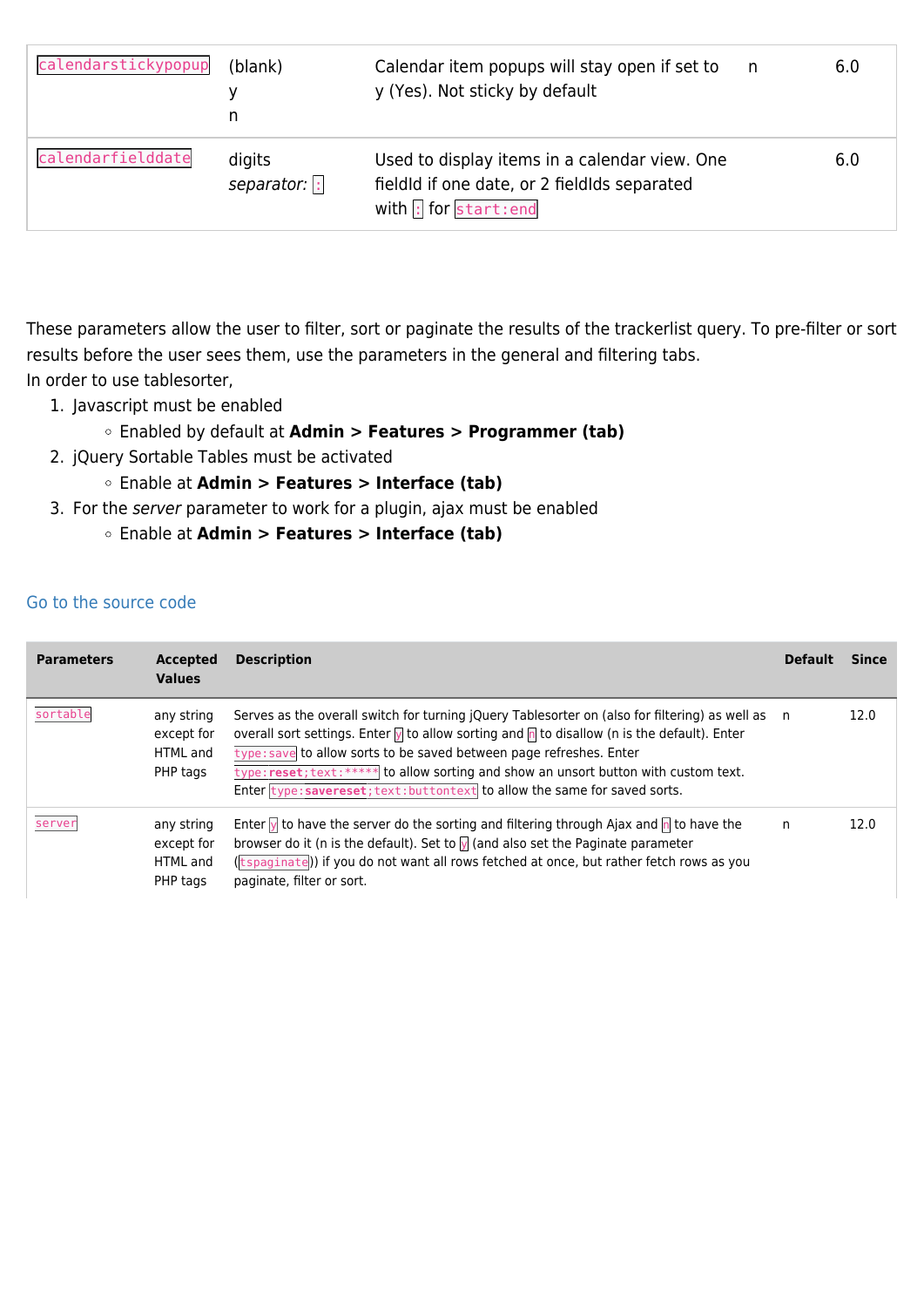| tsfilters       | any string<br>except for<br>HTML and<br>PHP tags | Enter $\overline{y}$ for a blank text filter on all columns, or $\overline{p}$ for no filters. Or set custom column<br>filters separated by $\left\  \right\ $ for each column for the following filter choices and parameters:<br>Text - type:text; placeholder: xxxx<br>(For PluginTrackerlist this will be an exact search, for other plugins partial values will<br>work.)<br>From Tiki 18, you can add initial:t option to allow prefix search for text filter. E.g.<br>type:text;initial:t<br>Dropdown -<br>type:dropdown;placeholder:****;empty:****;option:****;option:****;option:****<br>Options generated automatically if not set and the $\frac{1}{1}$ server parameter is not $\sqrt{2}$ .<br>Use value=Display label to have the option value be different than the displayed label<br>in the dropdown.<br>Use empty: Display label to include an option with the specified label that will filter only<br>empty rows. Only used if other options are not specified manually.<br>Date range - type: date; format: yy-mm-dd; from: 2013-06-30; to: 2020-12-31<br>(from and to values set defaults for these fields when user clicks on the input<br>field)Beware that items with empty date values will not be shown when default date<br>range filters are applied.<br>Numeric range - type: range; from: 0; to: 50<br>No filter - type: nofilter<br>For example: tsfilters="type:dropdown; placeholder: Type to filter" would<br>result in a dropdown filter on the first column with all unique values in that column in the<br>dropdown list. | 12.0 |
|-----------------|--------------------------------------------------|-----------------------------------------------------------------------------------------------------------------------------------------------------------------------------------------------------------------------------------------------------------------------------------------------------------------------------------------------------------------------------------------------------------------------------------------------------------------------------------------------------------------------------------------------------------------------------------------------------------------------------------------------------------------------------------------------------------------------------------------------------------------------------------------------------------------------------------------------------------------------------------------------------------------------------------------------------------------------------------------------------------------------------------------------------------------------------------------------------------------------------------------------------------------------------------------------------------------------------------------------------------------------------------------------------------------------------------------------------------------------------------------------------------------------------------------------------------------------------------------------------------------------------------------------------------------|------|
| tscolselect     | any string<br>except for<br>HTML and<br>PHP tags | Add a button for hiding and re-showing columns. Also sets priority for dropping columns<br>when browser is too narrow. Set each column to a number between 1 and 6 (1 is highest<br>priority and last to be dropped) or to critical to never hide or drop. An example with 4<br>columns: tscolselect="critical 4 5 6"                                                                                                                                                                                                                                                                                                                                                                                                                                                                                                                                                                                                                                                                                                                                                                                                                                                                                                                                                                                                                                                                                                                                                                                                                                           | 14.0 |
| tsfilteroptions | any string<br>except for<br>HTML and<br>PHP tags | The following options are available: reset (adds button to take off filters), and hide<br>(Filters are revealed upon mouseover. Hide doesn't work when date and range filters are<br>used.). To use both, set tsfilteroptions="type:reset;text:button text;style:hide"                                                                                                                                                                                                                                                                                                                                                                                                                                                                                                                                                                                                                                                                                                                                                                                                                                                                                                                                                                                                                                                                                                                                                                                                                                                                                          | 12.0 |
| tspaginate      | any string<br>except for<br>HTML and<br>PHP tags | Enter $\sqrt{ }$ to set default values based on the site setting for maximum records in listings (on<br>the pagination table of the Look & Feel admin panel). Set to $\sqrt{n}$ (and server cannot be set<br>to $\sqrt{y}$ ) for no pagination. Set custom values as in the following example:<br>max: 40; expand: 60; expand: 100; expand: 140                                                                                                                                                                                                                                                                                                                                                                                                                                                                                                                                                                                                                                                                                                                                                                                                                                                                                                                                                                                                                                                                                                                                                                                                                 | 12.0 |
| sortList        | any string<br>except for<br>HTML and<br>PHP tags | Bracketed numbers for column number (first column = 0) and sort direction ( $=$<br>ascending, $\boxed{1}$ = descending, $\boxed{n}$ = no sort, $\boxed{y}$ = allow sorting but no pre-sort), for example:<br>$[0, y]$ , $[1, 0]$ , $[2, n]$ . If the first pre-sorted or no filter column is not the first column, then<br>you should use the $\overline{y}$ parameter (as in $\overline{[0,y]}$ ) to assign all previous columns.                                                                                                                                                                                                                                                                                                                                                                                                                                                                                                                                                                                                                                                                                                                                                                                                                                                                                                                                                                                                                                                                                                                              | 12.0 |
| tstotaloptions  | any string<br>except for<br>HTML and<br>PHP tags | Pipe-separated options for totals for each column which are set in the <b>tstotals</b><br>parameter:<br><b>format</b> - overrides the default number format set in tstotalformat<br>ignore - column will be excluded from total calculations set in the <b>tstotals</b> parameter.<br>Remember to include any columns that will be added for row totals set in the <b>tstotals</b><br>parameter.<br>Example: $igmore ignore $ #,###.                                                                                                                                                                                                                                                                                                                                                                                                                                                                                                                                                                                                                                                                                                                                                                                                                                                                                                                                                                                                                                                                                                                            | 15.0 |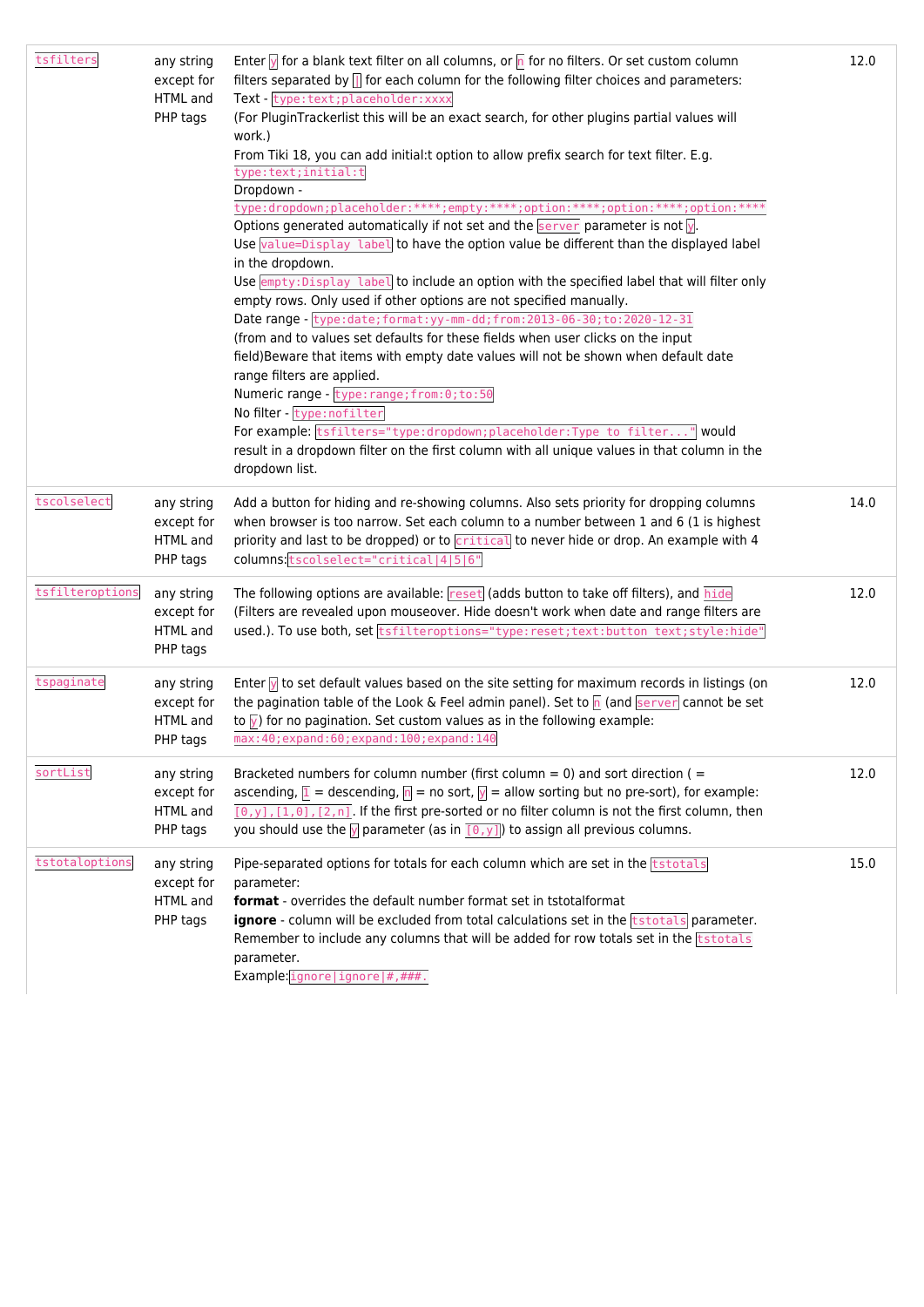| tstotals     | any string<br>except for<br>HTML and<br>PHP tags | Generate table, column or row totals and set labels, using either $\sqrt{ }$ or the following syntax<br>for each total: type: value; formula: value; filter: value; label: value<br>Setting to $(\sqrt{y})$ will add one column total row set as follows:<br>type:col;formula:sum;filter:visible;label:Totals<br>Separate multiple total row or column settings with a pipe $($ $)$ . Set type only to generate<br>sums of visible values. In all cases, cells in columns set to be ignored in the<br>tstotaloptions parameter will not be included in calculations.<br>Instructions for each total option follows:<br><b>type</b> - Choices are $\overline{col}$ , for a row of columns totals, $\overline{row}$ , for a column of row totals, and<br>all to include amounts from all cells in the table body in a row total.<br>formula - set what the calculation is. Choices are: $\frac{1}{5}$ count, $\frac{1}{2}$ max, $\frac{1}{2}$ min, $\frac{1}{2}$ mean, $\frac{1}{2}$ median,<br>mode, range, varp, vars, stdevp, stdevs. Click here for a description of these options.<br><b>filter</b> - Determines the rows that will be included in the calculations (so no impact if<br>$\overline{type:row}$ ). Also, when $\overline{server='y"}$ , only visible cells are included regardless of this<br>setting. Choices are visible (rows visible on the page), unfiltered (all rows not filtered<br>out, even if not visible because of pagination), all (all rows, even if filtered or hidden),<br>and hidden (rows filtered out and rows hidden due to pagination).<br>label - set the label for the total, which will appear in the header for row totals and in the<br>first column for column totals. | 15.0 |
|--------------|--------------------------------------------------|---------------------------------------------------------------------------------------------------------------------------------------------------------------------------------------------------------------------------------------------------------------------------------------------------------------------------------------------------------------------------------------------------------------------------------------------------------------------------------------------------------------------------------------------------------------------------------------------------------------------------------------------------------------------------------------------------------------------------------------------------------------------------------------------------------------------------------------------------------------------------------------------------------------------------------------------------------------------------------------------------------------------------------------------------------------------------------------------------------------------------------------------------------------------------------------------------------------------------------------------------------------------------------------------------------------------------------------------------------------------------------------------------------------------------------------------------------------------------------------------------------------------------------------------------------------------------------------------------------------------------------------------------------------------------------------------------------------------|------|
| tsortcolumns | any string<br>except for<br>HTML and<br>PHP tags | Set $\frac{1}{\sqrt{1-\frac{1}{\sqrt{1-\frac{1}{\sqrt{1-\frac{1}{\sqrt{1-\frac{1}{\sqrt{1-\frac{1}{\sqrt{1-\frac{1}{\sqrt{1-\frac{1}{\sqrt{1-\frac{1}{\sqrt{1-\frac{1}{\sqrt{1-\frac{1}{\sqrt{1-\frac{1}{\sqrt{1-\frac{1}{\sqrt{1-\frac{1}{\sqrt{1-\frac{1}{\sqrt{1-\frac{1}{\sqrt{1-\frac{1}{\sqrt{1-\frac{1}{\sqrt{1-\frac{1}{\sqrt{1-\frac{1}{\sqrt{1-\frac{1}{\sqrt{1-\frac{1}{\sqrt{1-\frac{1}{\sqrt{1-\frac{1}{\sqrt{1$<br>group headings upon page load, the Pre-sorted Columns parameter (OsortList) will need<br>to be set for a column with a group setting. Group will not work in plugins where the<br>Server Side Processing parameter ( $\sqrt{\text{server}}$ ) is set to $\sqrt{y}$ .<br>Set type to one of the following: text, digit, currency, percent, usLongDate,<br>shortDate, isoDate, dateFormat-ddmmyyyy, ipAddress, url, time                                                                                                                                                                                                                                                                                                                                                                                                                                                                                                                                                                                                                                                                                                                                                                                                                                                             | 12.0 |

## More information on parameters

- when filterfield is a dropdown box, exactvalue must be the text of the item in the drop down list without quotation marks
- when filterfield is a category, exactvalue must be the numeric id (without quotation marks) of the category item to filter the list
- when filterfield is a checkbox, exactvalue is y or n

Please note that there might be a bug in Tiki 9.x and later versions, which causes **filterfield** to work only for Admins when the **fields** parameter is missing. To make it work for other Groups, you need to set **fields** parameter and explicitly name all fields you want to display. For example:

```
{trackerlist trackerId="2" list_mode="csv" fields="17:42:43:44:47" filterfield="44"
exactvalue="y" tplwiki="Template page for a Slide"}
```
After tw>=2.0 filterField can specify a list of fieldIds. In this case filtervalue and exactvalue must be synchronised to filter the value of each field

Example: filterfield=1:2, filtervalue=this:that

will filter the items with the field 1 'like' this and field 2 like 'that'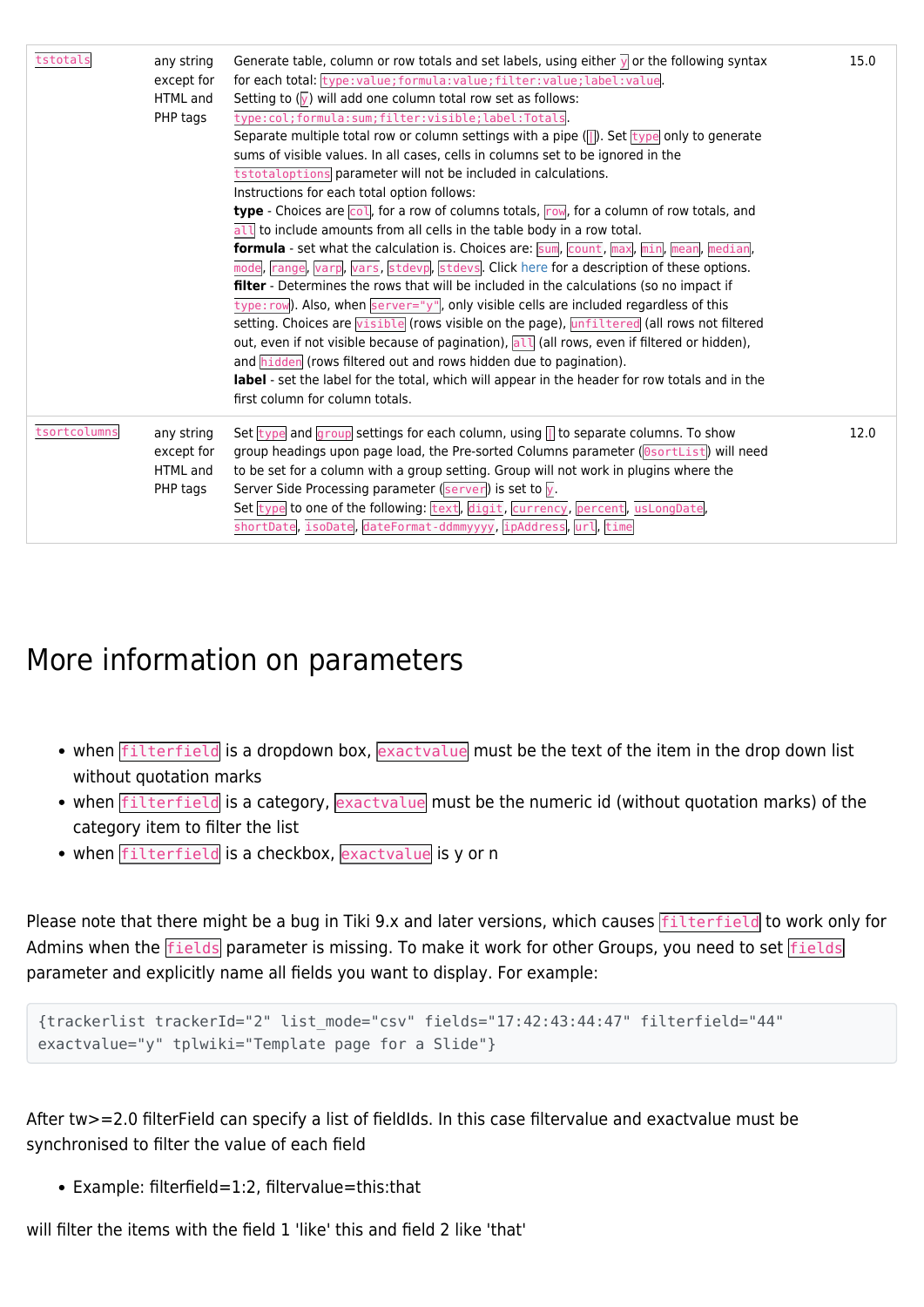• Example: filterfield=1:2, exactvalue=this:that

will filter items with the field 1 equals to 'this' and field 2 equals to 'that'

Example: filterfield=1:2, filtervalue=:this, exactvalue=that

will filter items with field 1 equals to 'that' and field 2 likes 'this'

• Example: FieldId 1 is the itemId fields (auto-increment itemId) filterfield=1, notfield(1) and with an url containing itemId will give all the items except the onde defined in the url

If you are having trouble getting your filters to apply, try using syntax like  $\frac{1}{1}$  filterfield="2:1" and  $\overline{exactvalue}$ ="value for 2:value for  $1$ ", where the quotation marks enclose all of the values.

#### **Filtering on item list fields**

Note that for filtering on item list fields through filterfield, it is important to ensure that fields contain the filterfield id as well. This is because of the special way item list fields are filtered due to its special nature.

Also, if there are multiple items in the value of filterfield, the value you should attempt to match against is item1,item2,item3 if using exactvalue. If you are using filtervalue which does partial matching, from Tiki 6.2, you can match against ",item1,item2,item3,". This is to avoid ambiguity in certain cases. For example, if you are trying to match for a number like "32" in a sequence of numbers like "132,32,321" it can be ambiguous since you might accidently get those that match "21,132". To solve this, from Tiki 6.2, you can set the filtervalue to ",32," to make sure you match only those sequences that include 32 and not things like 132.

#### **(or how to send a message to multiple users shown through plugintrackerlist)**

Its params are: fieldId/postName/Title/Submit/ActionUrl/tpl/(empty)|radio|dropdown

- fieldId is the field Id whose value will be posted to the action
- postName is the name of the post
- Title is the title of the button
- Submit is the name of the submit button
- ActionUrl is the script that will be called on the submit
- tpl is an optional template that be inserted before the submit button that will also be returned
- radio or dropdown. If this param is left blank/empty, multiple checkbox will be used instead.

#### Example:

checkbox="6/to/Email to the checked/submit/messu-compose.php//"

in this example the fieldId 6 is the user name as messu-compose.php accepts to as param, and multiple checkboxes will be shown on the left to select one or more user to send a message to.

#### **How to go from a TRACKERLIST page to a page with a TRACKER for a specific item**

You want to be able from a TRACKERLIST page to select an item and to go on another page where you can modify your item. We will call this page UpdateItem. We will suppose that the field 1 is a main field (it display a link to the item.

To do so use the parameter url in TRACKERLIST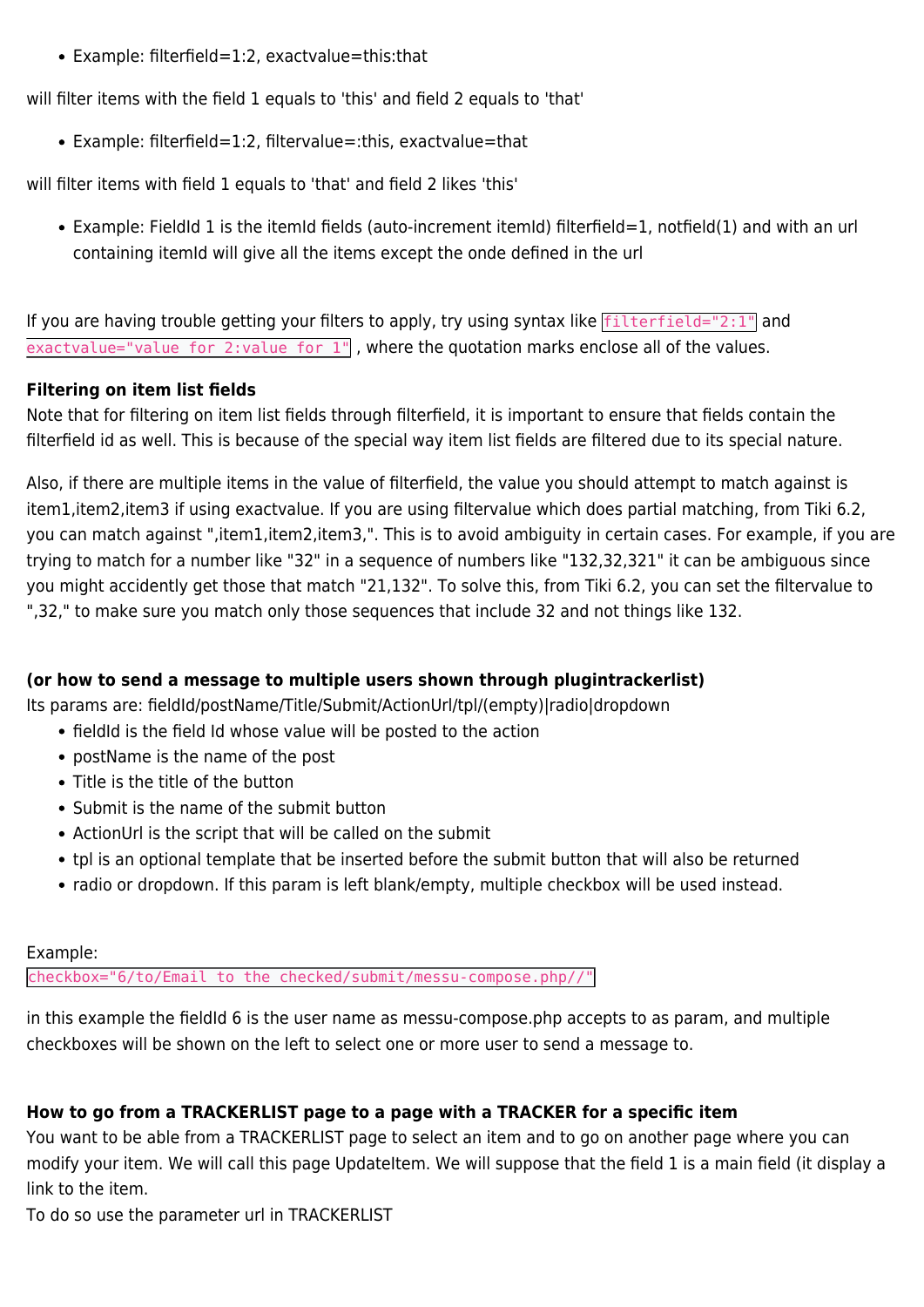The page UpdateItem needs just to use a regular TRACKER plugin. If itemId is present in the URL, it will be automatically prefilled with the value of the item.

#### **'Pretty Trackers' (param tpl or wiki)**

It is possible to control how an item is displayed in a page by using a Smarty template or a wiki page containing smarty code. In the case of a wiki page containing smarty code, keep in mind that this page should be kept editable only by trusted users, such as other site admins.

For instance in a page (named 'list of items in tracker 5') for example, you have

```
{trackerlist trackerId="5" fields="30:31" showcreated="y" wiki="tpl for each item in tracker
5"}
```
where fieldId=30 and fieldId=31 are 2 fields of the trackerId 5 In the page named 'tpl for each item in tracker 5', you will have

```
http://doc.tiki.org/tiki-editpage.php?page=PluginTrackerList&hdr=5
{\sf sfs} 30} : {\sf sfs} 31}{tr} was created in {\sf s,tr} {{\sf sfs} created|tiki short date}
```
PS: the wiki page 'tpl for each item in tracker 5' needs the perm tiki puse as template for Anonymous (or Registered, depending on your case) to be displayed, and  $\frac{t}{t}$  tiki\_p\_edit for Admins, in order to prevent any users to add any smarty code in it, which might be unsafe.

When displayed, the page 'list of items in tracker 5' will look like this

```
324: foobar was created on Thu 23/10/08
  311: toto was created in __Wed 23/10/07__
```
There is no more table (if you did not recreate them in 'tpl for each item in tracker 5' for course). Of course the name of the 'template' page is whatever you want - you need only to give the good reference in the param 'wiki' PS:  $$f$ created and $f$ lastmodify display the integer value of the associated date. $f$ status will output of or$  $\overline{p}$  or  $\overline{c}$ . \$f status input will output the status select box.

Tip: you can use {\$f\_created|date\_format:"%I:%M %p"} or {\$f\_created|tiki\_short\_date}

You can use also a template file in the file system

{trackerlist trackerId="5" fields="30:31" showcreated="y" tpl="B"}

and create a templates/B.tpl. In this case no permissions are required.

#### **How to have a pagination between the items accessed by TRACKERLIST (tiki>=6)**

#### **No Pretty Tracker**

- If you do not use pretty tracker for instance a TRACKERLIST with no  $\overline{u}$  parameter and parameter showlinks=y , each time you click on an item link you will go to tiki-view\_traker\_item.php and you will see pagination between item.
- If you are using TRACKERLIST with the  $|\overline{u}r\overline{l}|$  parameter equal to  $\overline{page?itemId}$  for instance and if you want that each item displays a pagination to the next/previous item you need to have showpagination=y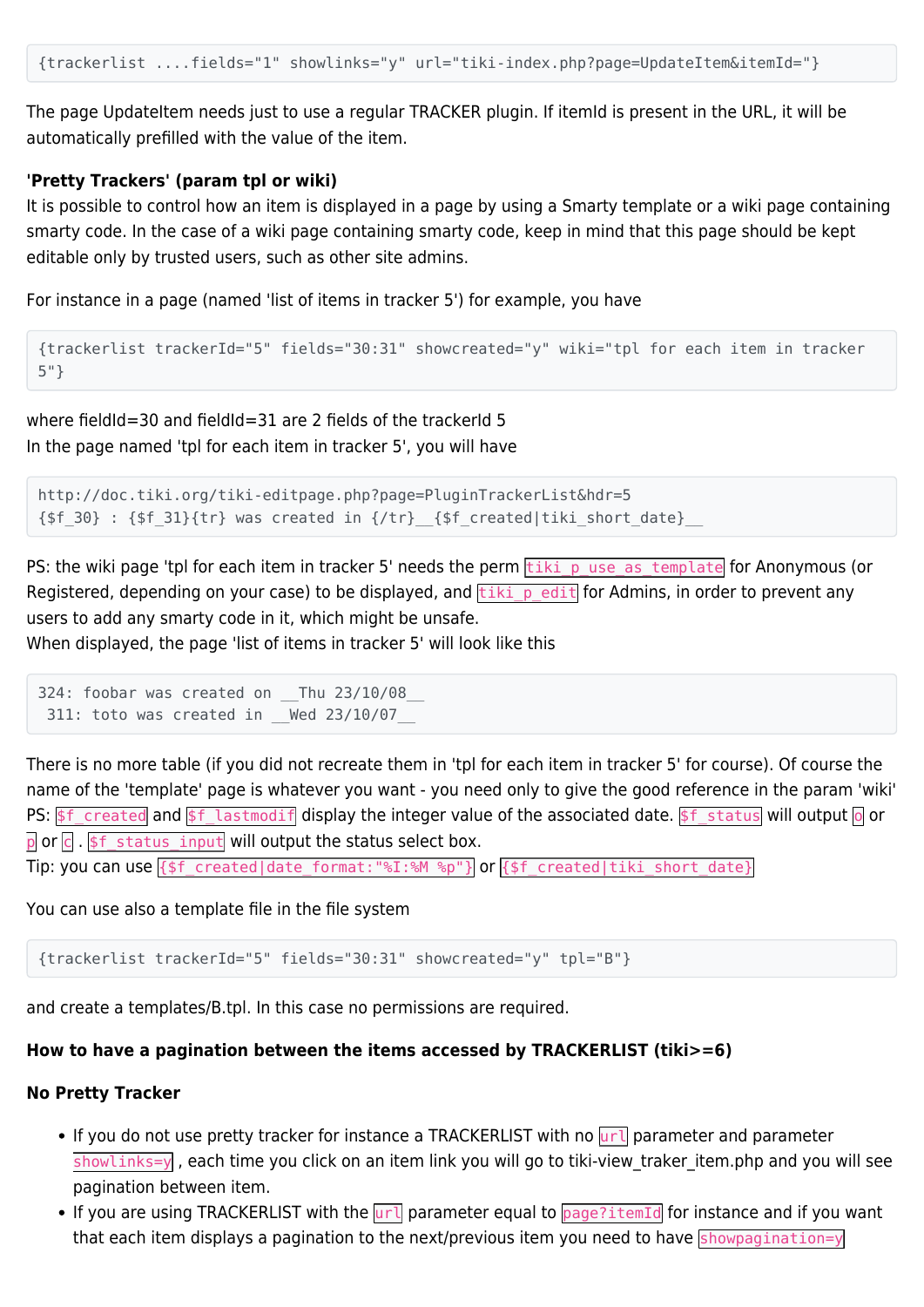This pagination is very convenient when you are using TRACKERFILTER or use some specific filtering of TRACKERLIST as only the filtered items are in the pagination

#### **With Pretty Tracker (starting with [Tiki11\)](https://doc.tiki.org/Tiki11)**

- If using custom templates for display (pretty trackers), use  $tr_{offset}$  instead of  $it_{temp}$ . Here is an example of how this can be used:
- 1. Use PluginTrackerList to list items from a tracker.
	- 1. Set the  $\overline{url}$  parameter to  $\overline{url}="ItemPageName?tr$  offset . This will cause title fields in the list to be links to this page
- 2. ItemPageName will consist of another instance of PluginTrackerList.
	- 1. This time the **fields** parameter should include the field IDs that should appear on the individual item page.
	- 2. showpagination should be set to  $\sqrt{ }$  so that pagination with be shown
	- 3. The  $\overline{w}$  or  $\overline{tp}$  parameter will be set to the custom template page that has been created to display single tacker items from this tracker. Since the  $tr_0$  of fset parameter was set when calling this page, only one item will be shown.

#### **URL Params**

• **tr\_user**: if  $\overline{\&t}$  user=username is set in the URL request, the plugin loads the specified user item(s) (trackerId must be specified)

#### **Nested plugins in 'pretty' templates**

Since [Tiki6.](https://doc.tiki.org/Tiki6)0, it is possible to 'nest' plugins - meaning another plugin can be invoked in the template file where smarty code is used to assign parameters which are defined by the first trackerlist.

WARNING: will only work if the first (or any level except the last) trackerlist delivers one item

For example: If a 'first level' plugin such as:

```
{trackerlist trackerId="2" view="page" max="1" fields="43:50" filterfield="43"
exactvalue="Test Reference" wiki="insert location tpl" status="opc" ignoreRequestItemId="y"}
```
is used in a wiki page, and the wiki template "insert location tpl" has within it a second level plugin such as:

```
{trackerlist trackerId="30" fields="75:907" list_mode="n" filterfield="75"
exactvalue="{$f_50}" wiki="stdlocmap tpl"}
```
where the wiki template "stdlocmap tpl" is as follows: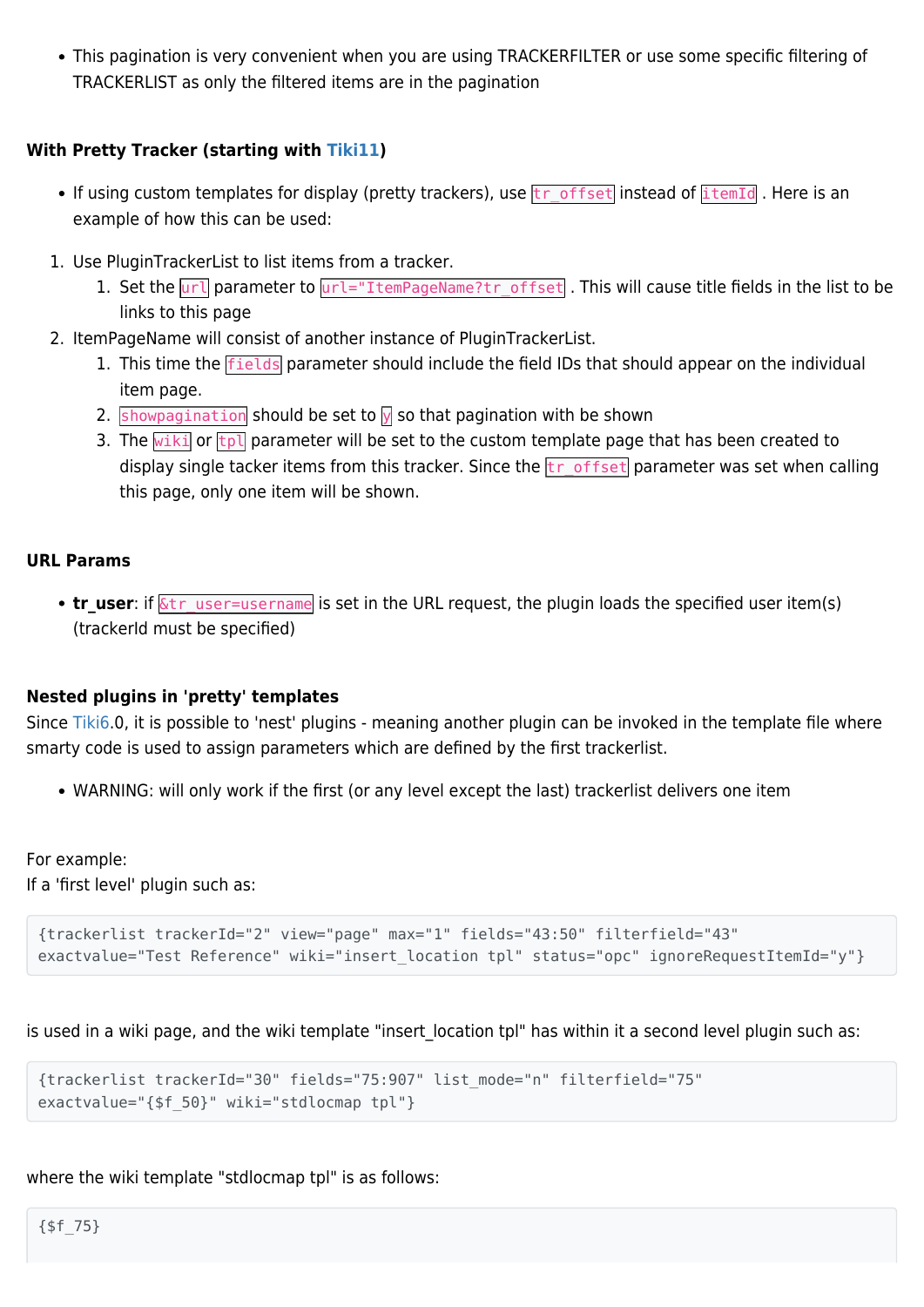Then the result is that the original page will display the field values f 75 and f 907 from the second tracker (id# 30) where the item is defined by a match between a designated value in the tracker and the same value in the second tracker.

This allows you to display global information about a numeric field like the sum of all the values or the average. [Tiki6:](https://doc.tiki.org/Tiki6) The items shown by the tracker list (e.g., filtered with the parameters *filtervalue* or **exactvalue**) are the only ones used for the computation (average or sum), and not all the items in the same tracker.

{trackerlist trackerId="5" fields="12:15:142:466" compute="142:466/avg"}

will give something like

| Product name | Company name | prix  | rate    |
|--------------|--------------|-------|---------|
| word         | Microsoft    |       | 0       |
| Flash        | Macromedia   | \$500 | o       |
| Ipod         | Apple        | \$300 | 6       |
| Windows      | Microsoft    |       | -1      |
|              |              | Sum   | Average |
|              |              | \$800 |         |
|              | Page: 1/1    |       |         |

If you want to use sum and average on the same field use  $\frac{146}{\text{sum}}$ : 146/avg

Decimals in values are indicated with the dot (".") and not with the comma (",").

If your tracker has a field named 'page' and if the url contains the param 'page', TRACKERLIST will automatically filter the items that have the value of the page url param equal to the page item filed value.

With the parameter *calendarfielddate*, you can display the list of the items in a calendar view. See [Module](https://doc.tiki.org/Module-calendar_new) calendar new. The plugin collects all the items of the period and displays in a popup the items. The display is either the pretty tracker template specified by the param wiki or the value of main field. The calendarfieldate can contain either a single date field or 2 date fields.

#### Example:



Has been produced by a user module containing the code:

```
__Formations à venir__
{trackerlist trackerId="11" ignoreRequestItemId="y" fields="56:58" url="formation&itemId"
showlinks="y" filterfield="56" exactvalue="greaterequal(now)" calendarfielddate="56"
calendarviewmode="month" calendarstickypopup="y" wiki="trackerCalendrierFormation"
calendarviewnavbar="n" wiki="trackerFormationCalendrier" calendarviewnavbar="partial"}
{trackerlist trackerId="11" ignoreRequestItemId="y" fields="56:58" url="formation&itemId"
showlinks="y" filterfield="56" exactvalue="greaterequal(now)" calendarfielddate="56"
calendarviewmode="month" calendarstickypopup="y" wiki="trackerCalendrierFormation"
calendarviewnavbar="n" calendardelta="month" wiki="trackerFormationCalendrier"}
```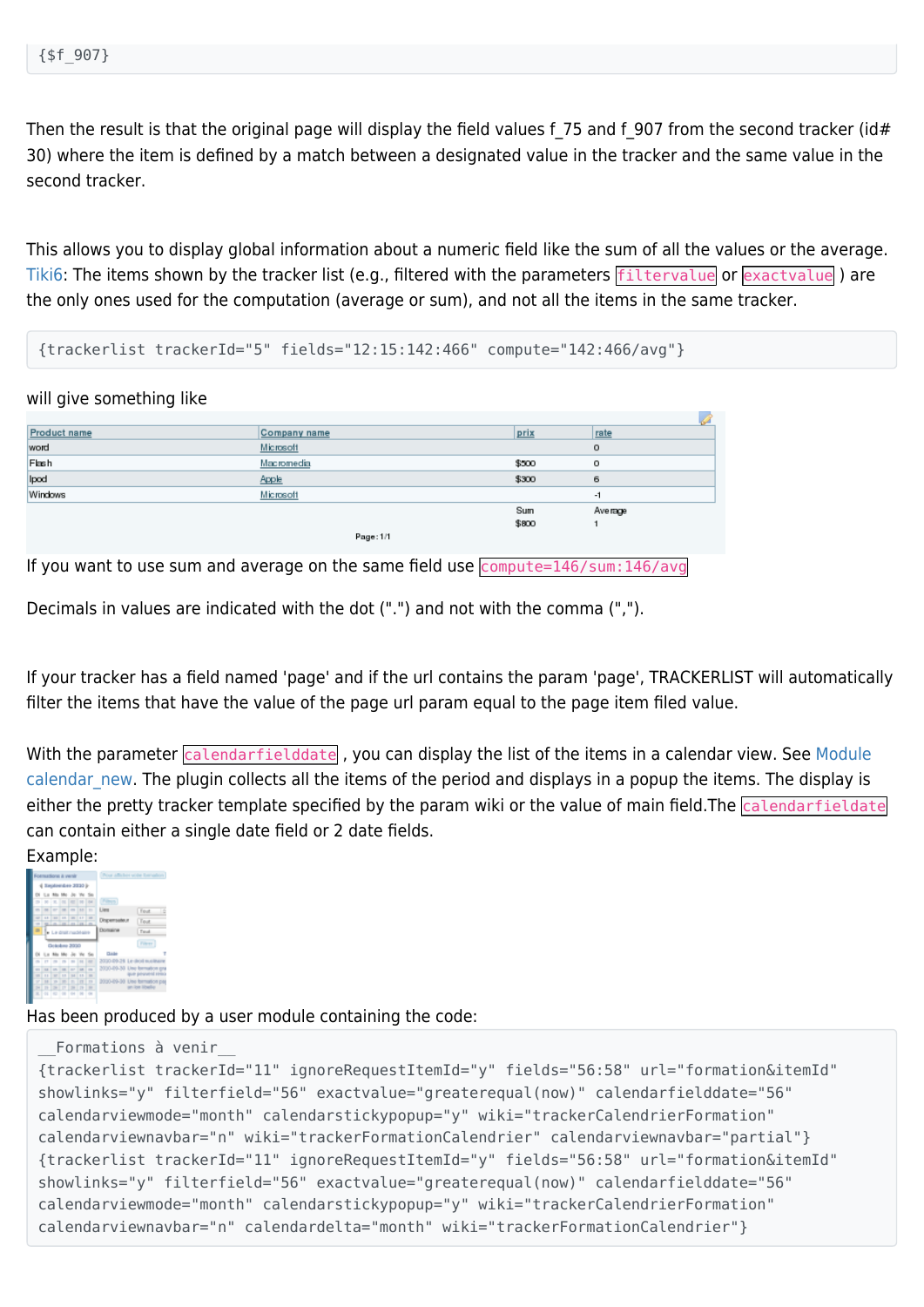## Examples Sorting, filtering and pagination

Beginning with [Tiki12,](https://doc.tiki.org/Tiki12) [tablesorter](https://doc.tiki.org/Tablesorter) parameters have been added (see the tablesorter tab in the parameter list above) to allow the user to sort, filter and paginate through the trackerlist results. Below is an example.

This code:

```
{trackerlist trackerId="8" fields="111:112:113" showlinks="y" showpagination="y" more="n"
server="n" sortable="type:reset" sortList="[0,1],[2,0]" tspaginate="max:10"
tsfilters="type:text;placeholder:Type a digit...|type:text;placeholder:Type to
filter...|type:dropdown|type:date"
tsortcolumns="type:digit;group:number-3|type:text|type:text;group:word-3|type:isoDate;group:da
te-month"}
```

| <b>Priority</b> | <b>Summary</b>                                                                   | <b>Problem Type</b>  | <b>LastModif</b>                   |
|-----------------|----------------------------------------------------------------------------------|----------------------|------------------------------------|
| 9 high          | File Galleries Information needs to be<br>built                                  | text is unclear      | Thu 15 Sep, 2016 17:22<br>GMT-0000 |
| 9 high          | Webmail docs need to be created                                                  | docs needed          | Fri 01 Dec, 2006 12:41<br>GMT-0000 |
| 9 high          | Newsreader docs need to be created                                               | docs needed          | Fri 01 Dec, 2006 12:43<br>GMT-0000 |
| 9 high          | Content gone, needs restore from<br><b>History</b>                               | docs missing         | Fri 16 Jan, 2015 14:13<br>GMT-0000 |
| 8               | Forums Configuration needs to be<br>created                                      | docs needed          | Fri 01 Dec, 2006 12:20<br>GMT-0000 |
| 8               | forums details (technical reference) page text is unclear<br>needs to be created |                      | Fri 01 Dec, 2006 12:22<br>GMT-0000 |
| 8               | Live Support Feature Documentation<br><b>Needed</b>                              | docs needed          | Sun 03 Dec, 2006 15:38<br>GMT-0000 |
| 8               | Tiki Calendar docs need to be updated                                            | text contains errors | Sun 03 Dec, 2006 16:04<br>GMT-0000 |
| 8               | Mini Calendar docs need to be re-written<br>or merged                            | text contains errors | Sun 03 Dec, 2006 16:11<br>GMT-0000 |
| 7               | Shoutbox Docs need to be created                                                 | docs needed          | Fri 01 Dec, 2006 12:27<br>GMT-0000 |

#### Would show the following on this site: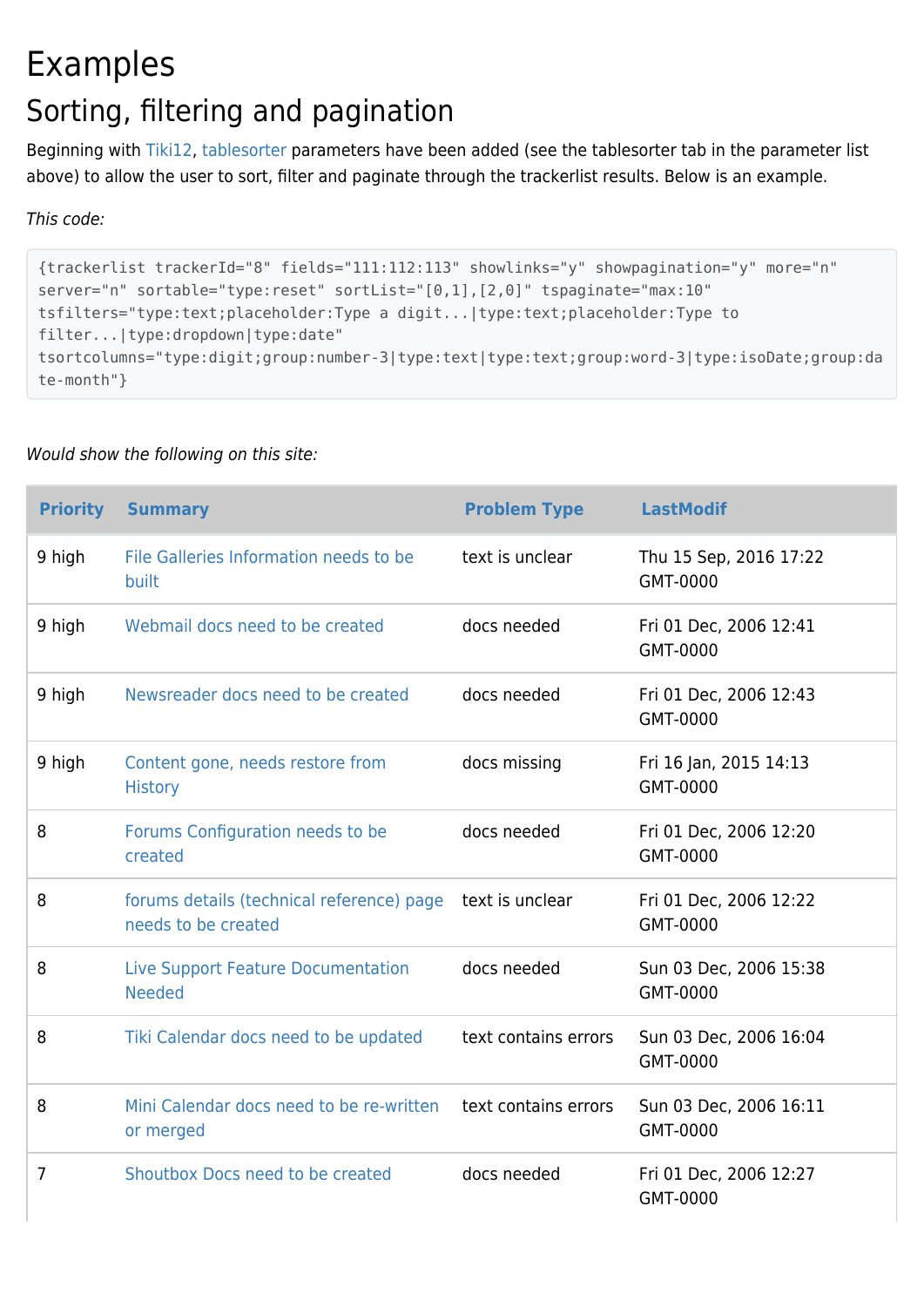| <b>Priority</b> | <b>Summary</b>                                                                 | <b>Problem Type</b> | <b>LastModif</b>                   |
|-----------------|--------------------------------------------------------------------------------|---------------------|------------------------------------|
| $\overline{7}$  | Polls feature needs to have additional<br>screenshots, re-arranged for clarity | text is unclear     | Fri 01 Dec, 2006 13:20<br>GMT-0000 |
| 7               | <b>Banners documentation Needed</b>                                            | docs needed         | Sun 03 Dec, 2006 15:23<br>GMT-0000 |
| $\overline{7}$  | <b>Show Module Controls Documentation</b><br><b>Needed</b>                     | docs needed         | Sun 03 Dec, 2006 15:54<br>GMT-0000 |
| 7               | Tiki Template Viewing documentation<br>needs to be created                     | text is unclear     | Sun 03 Dec, 2006 16:22<br>GMT-0000 |
| 7               | Use Tabs Feature needs documentation                                           | docs needed         | Mon 04 Dec, 2006 01:42<br>GMT-0000 |
| 6               | New feature "user contacts" needs<br>documentation                             | docs needed         | Tue 28 Nov, 2006 13:21<br>GMT-0000 |
| 6               | New feature "group contacts" needs<br>documentation                            | docs needed         | Tue 28 Nov, 2006 13:24<br>GMT-0000 |
| 6               | <b>Games Documentation Needed</b>                                              | text is unclear     | Thu 15 Sep, 2016 17:00<br>GMT-0000 |
| 6               | Tiki Integrator documentation needs to<br>be created                           | docs needed         | Sun 03 Dec, 2006 16:34<br>GMT-0000 |
| 6               | Score system documentation needs to<br>be created                              | docs needed         | Mon 04 Dec, 2006 01:48<br>GMT-0000 |
| 6               | Contributions Docs need to be re-worked text is unclear                        |                     | Wed 06 Dec, 2006 16:41<br>GMT-0000 |
| 5               | <b>Site Identiity Docs Needed</b>                                              | docs needed         | Tue 28 Nov, 2006 13:34<br>GMT-0000 |
| 5               | Search Details (technical reference) docs docs needed<br>are needed            |                     | Sun 03 Dec, 2006 14:26<br>GMT-0000 |
| 5               | <b>Friendship Network needs</b><br>documentation                               | docs needed         | Mon 04 Dec, 2006 02:04<br>GMT-0000 |
| 4               | Move Tracker Pages Into the current<br>structure                               | docs missing        | Thu 30 Nov, 2006 13:16<br>GMT-0000 |
| 4               | <b>Quizzes Admin Section is Incomplete</b>                                     | docs incomplete     | Sun 03 Dec, 2006 14:11<br>GMT-0000 |
| 4               | Search Config and Search Admin need to text is unclear<br>be merged            |                     | Sun 03 Dec, 2006 14:28<br>GMT-0000 |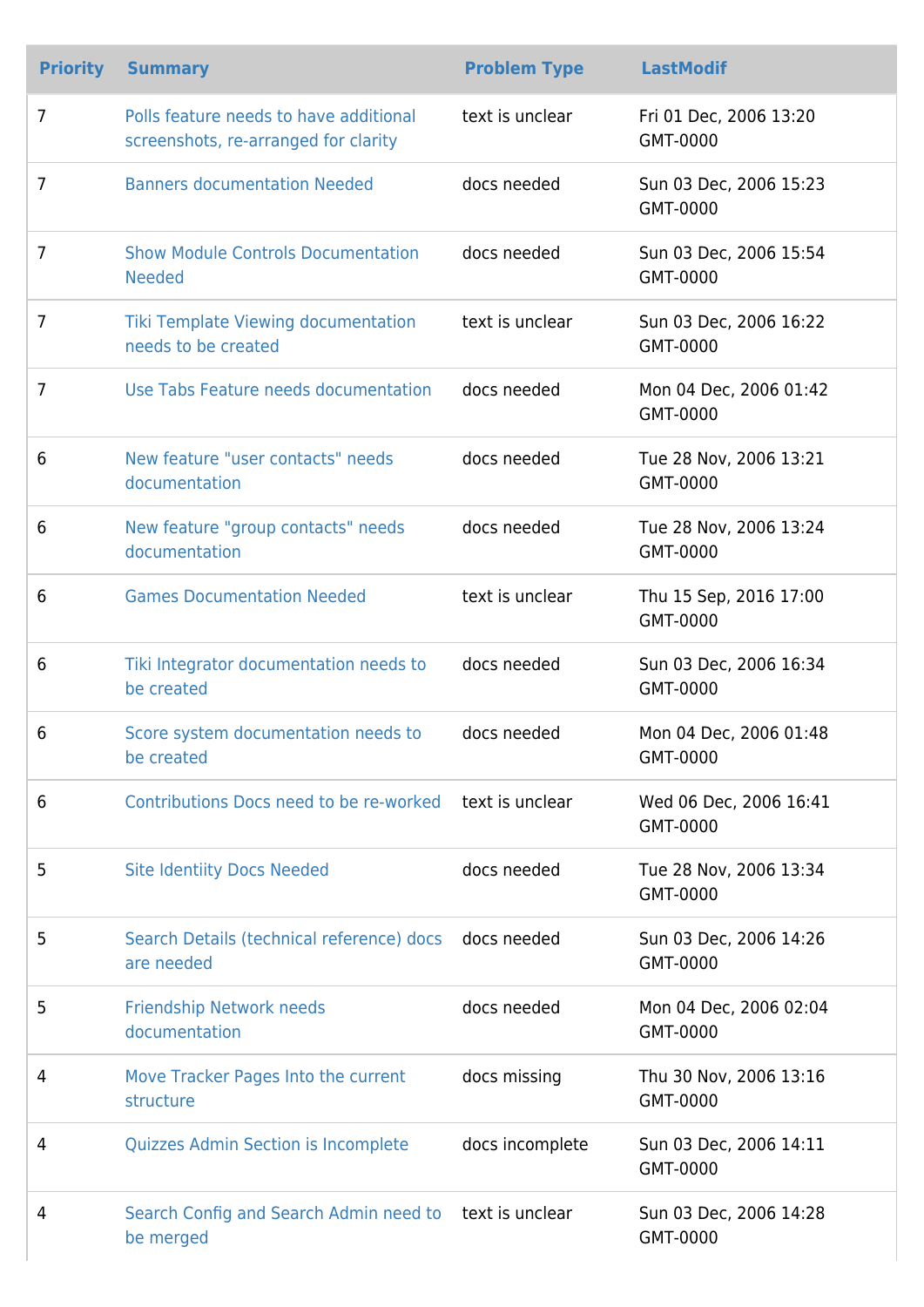| <b>Priority</b> | <b>Summary</b>                                                       | <b>Problem Type</b>     | <b>LastModif</b>                   |
|-----------------|----------------------------------------------------------------------|-------------------------|------------------------------------|
| 3               | Ephemerides Admin needs screenshots<br>and clarification             | readability<br>problems | Sun 03 Dec, 2006 14:02<br>GMT-0000 |
| 3               | <b>Quizzes Details Section is Incomplete</b>                         | text is unclear         | Sun 03 Dec, 2006 14:19<br>GMT-0000 |
| 3               | Search Page needs to be re-organized                                 | readability<br>problems | Sun 03 Dec, 2006 14:30<br>GMT-0000 |
| 3               | <b>Featured Links Dccumentation</b><br>Incomplete                    | text is unclear         | Sun 03 Dec, 2006 15:02<br>GMT-0000 |
| $\overline{2}$  | Image Galleries Detail (technical<br>reference) needs to be built    | docs needed             | Thu 30 Nov, 2006 13:19<br>GMT-0000 |
| 2               | <b>Blogs Details (Technical Reference Page)</b><br>needs to be built | text is unclear         | Thu 30 Nov, 2006 13:30<br>GMT-0000 |
| $\overline{2}$  | Re-arrange the Articles page                                         | readability<br>problems | Fri 01 Dec, 2006 12:16<br>GMT-0000 |
| 2               | Action Log screenshots need to be<br>replaced                        | docs needed             | Mon 04 Dec, 2006 02:22<br>GMT-0000 |
| 1 low           | Chat description needs screen shots,<br>examples                     | docs incomplete         | Wed 29 Nov, 2006 06:16<br>GMT-0000 |

Some notes:

- Sort the columns to see automatic group headers for all but the second column
- Only one column can be sorted with the  $\frac{|\text{sortList}|}{|\text{parameter if the }|\text{server}|}$  parameter is set to  $\frac{1}{\sqrt{2}}$ , otherwise multiple columns may be set
- The **tsortcolumns** parameter determines the group headings and also helps the program to know what type of data is being sorted so that sorting is more accurate
- The drop down in the third column is automatically generated. Automatic dropdowns can only be generated in these cases:
	- $\circ$  The server parameter is not set to  $\sqrt{ }$ , or
	- The field is a tracker type "dropdown" where the dropdown options have been specified in the tracker field definition
- As you scroll down the page, the table header rows will always be visible as long as the table is visible
- the date filter from and to dates are customizable as is the date format
- Setting server to y would allow for only the visible rows to be fetched from the database
- To sort or filter a status field, you must set  $\frac{1}{s}$  server="y" (and thus use ajax)

## How to filter a tracker function of a field in a user tracker.

For instance, you have a user tracker with a field Town, you have another tracker listing all the bakeries. This